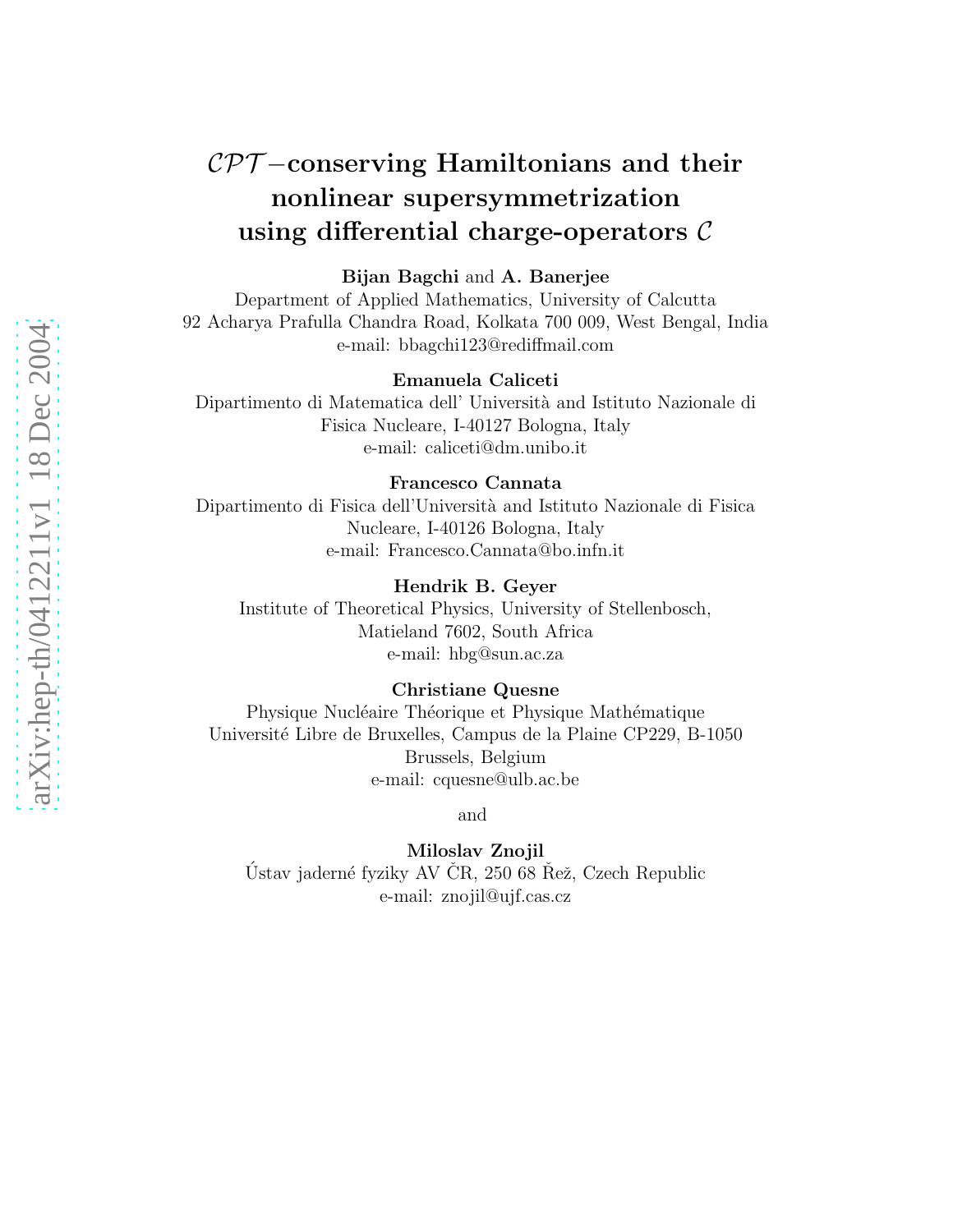# Abstract

A brief overview is given of recent developments and fresh ideas at the intersection of  $PT-$  and/or  $\mathcal{CPT}-$ symmetric quantum mechanics with supersymmetric quantum mechanics (SUSY QM). Within the framework of the resulting supersymmetric version of  $\mathcal{CPT}-symmetric$  quantum mechanics we study the consequences of the assumption that the "charge" operator  $\mathcal C$  is represented in a differential-operator form of the second or higher order. Besides the freedom allowed by the Hermiticity constraint for the operator  $\mathcal{CP}$ , encouraging results are obtained in the second-order case. In particular, the integrability of intertwining relations proves to match the closure of our nonlinear (*viz.,* polynomial) SUSY algebra. In a particular illustration, our form of CPT −symmetric SUSY QM leads to a new class of non-Hermitian polynomial oscillators with real spectrum which turn out to be  $\mathcal{PT}-$ asymmetric.

PACS 02.30.Tb 03.65Ca 03.65.Db 03.65.Ge

# Keywords

 $PT$ -symmetric Hamiltonians;  $\mathcal{CPT}$ -symmetric quantum mechanics; supersymmetric quantum mechanics; nonlinear SUSY algebra; intertwining relations;  $\mathcal{PT}-$ asymmetric potentials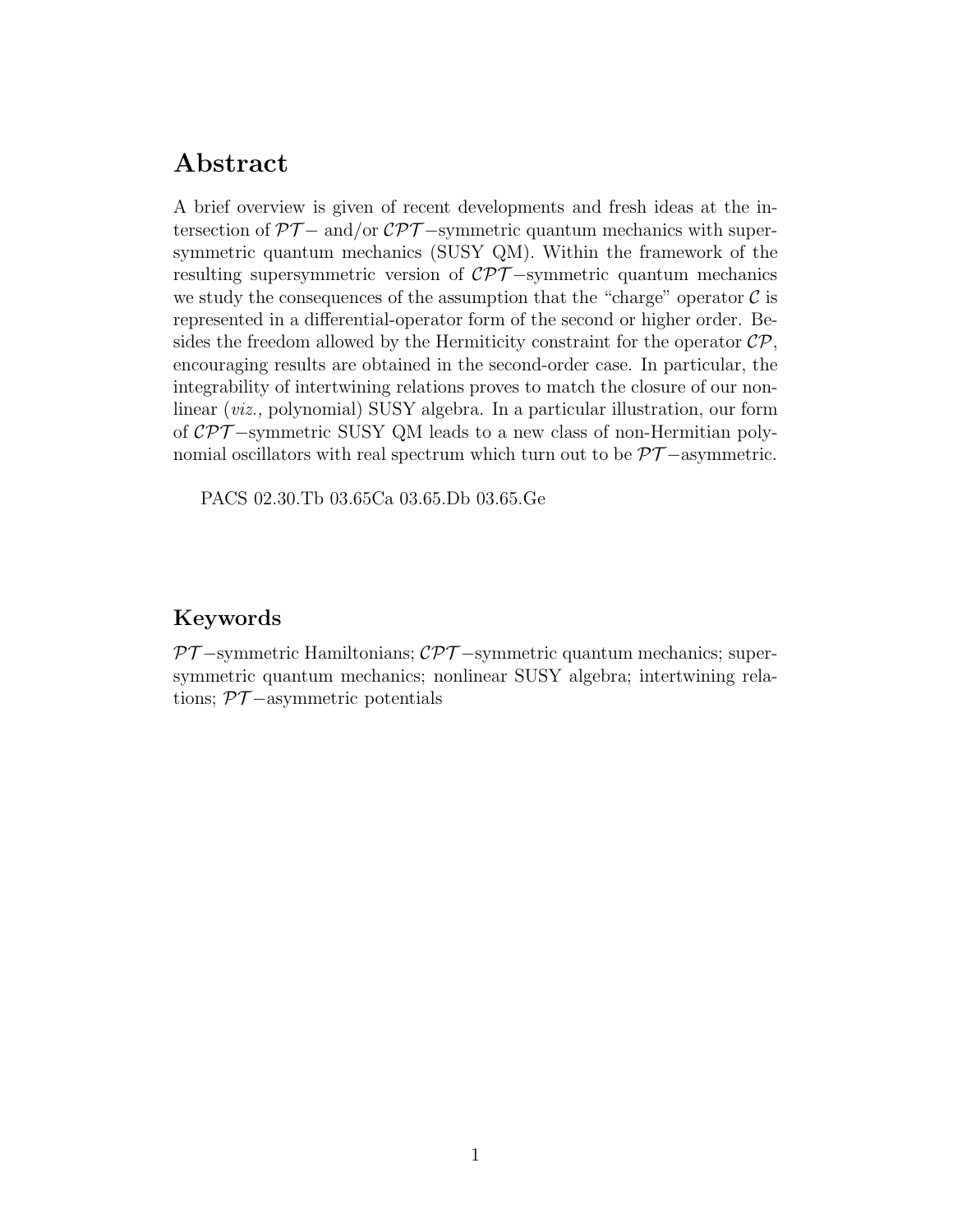# 1 Introduction

The recent growth of interest in the possibility of working with non-Hermitian observables in quantum theory (cf. the concise review papers [1]) is mainly due to the influential Bender's and Boettcher's letter [2] where its authors observed that the spectrum of certain Hamiltonians  $H \neq H^{\dagger}$  seems real and discrete and bounded below.

They conjectured that such an observation may find a firmer mathematical background and explanation in the symmetry of their models with respect to the combined action of the parity  $P$  and time-reversal (i.e., complex conjugation)  $\mathcal T$ . This inspiring idea has been further developed and re-formulated as proposals of the so called  $\mathcal{PT}-symmetric$  quantum mechanics [3], pseudo-Hermitian quantum mechanics [4] and  $\mathcal{CPT}-symmetric$ quantum mechanics [5]. They all deal with more or less the same class of the specific non-Hermitian models characterized, in the language of the latter reference, by another symmetry operator  $\mathcal C$  which is very conveniently called "charge".

There exists an extensive literature on  $\mathcal{PT}$ -symmetric quantum mechanics [6, 7]. In particular, in a number of papers [8, 9, 10, 11], unexpected consequences of the non-Hermiticity of Hamiltonians have been noticed to emerge after its supersymmetrization a la Witten [12]. In terms of local models  $H = p^2 + V(x)$  on the real line  $(x \in \mathbb{R})$  where  $V(x) = V^*(-x)$ , these Hamiltonians satisfy the intertwining relation

$$
H^{\dagger} \mathcal{P} = \mathcal{P} H. \tag{1}
$$

Such  $PT$ -symmetric Hamiltonians may have either complex, or real spectra. When the  $\mathcal{PT}$  symmetry remains spontaneously unbroken and all the spectrum is real [2], one has elaborated the concept of quasi-Hermiticity of the Hamiltonian [13, 14]. This means that the intertwining relation (1) holds also with P replaced by a positive-definite operator  $\Theta = \Theta^{\dagger} > 0$  which plays the role of a metric operator. The physical interpretation of such models is standard [15]. When the spectrum is complex, relation (1) can still be written with  $P$  replaced by a pseudo-metric [16, 17, 18].

We shall now generalize the previous considerations to a new type of symmetry. The framework of our constructions proposed in our recent letter [19] will incorporate Hamiltonians with both real and complex spectra. Correspondingly, we shall also deal, in general, with non-positive metric (i.e., pseudo-metric). As for the case of  $\mathcal{PT}$  symmetry, the interpretation of this type of quantum mechanics can be disputable [14] and might require some innovation. However, we stress that, in our framework, we can find models which have real spectra, where, in particular, a non-Hermitian Hamiltonian is related by similarity transformations not only to a Hermitian operator, but, more specifically, to a Hermitian Schrödinger operator. Thus, for these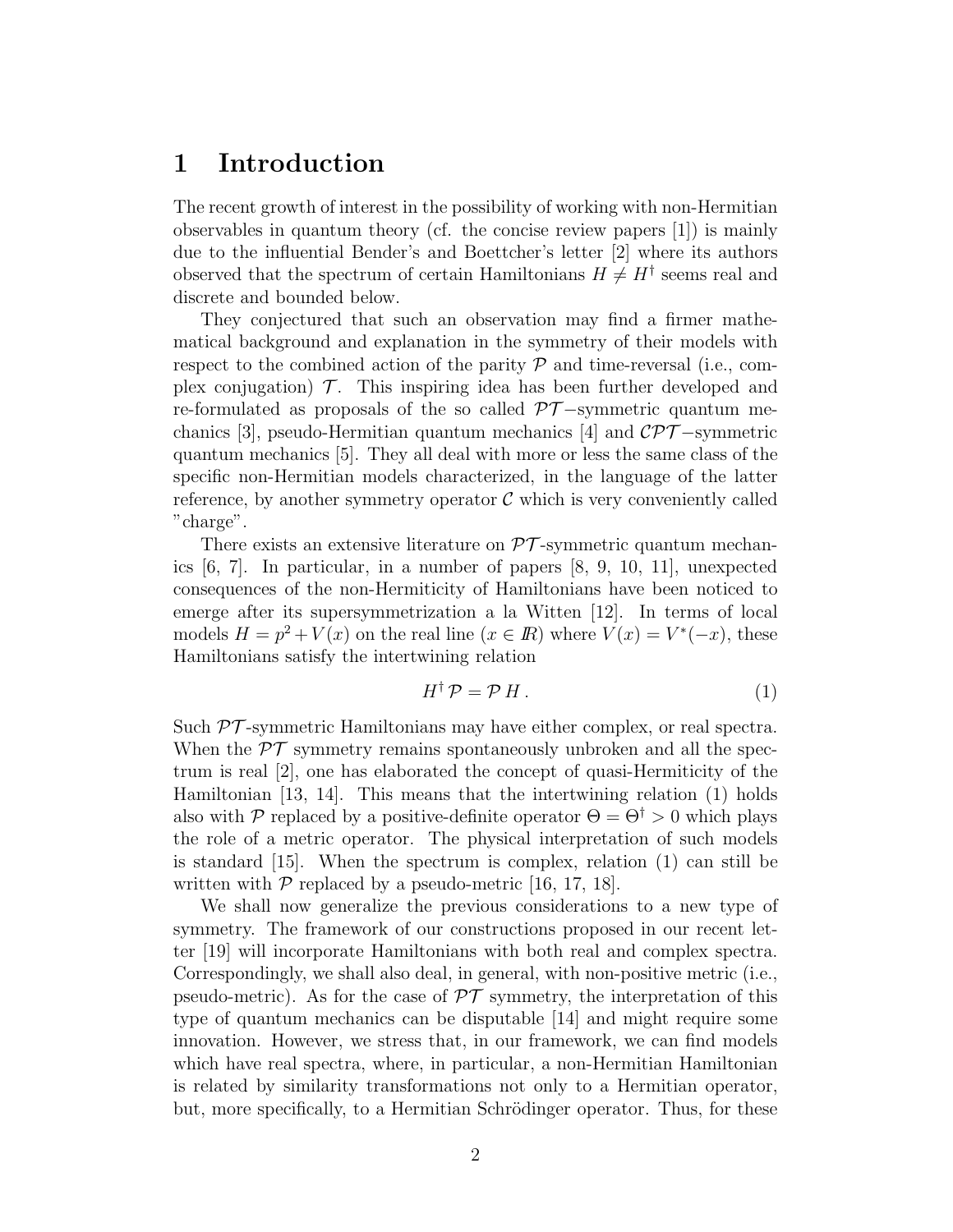cases, we recover the standard quantum mechanics, after similarity. Therefore, these cases are not disputable in their interpretation. From a conservative point of view, one might restrict the interest of our supersymmetric approach insofar as one takes it instrumentally as a strategy to find complex Hamiltonians with real spectrum that do not satisfy  $\mathcal{PT}$  invariance (see Section 4 below).

### 1.1 SUSY intertwining relations

In the same spirit as in Ref. [19], we shall study the intertwining relations

$$
\mathcal{F}H^{\dagger} = H\mathcal{F} \tag{2}
$$

mediated by the Hermitian operator

$$
\mathcal{F} = \mathcal{CP} \qquad (\mathcal{F} = \mathcal{F}^{\dagger}), \qquad (3)
$$

where  $P$  is the parity operator, and  $C$  a generalized "charge" operator, assumed to be a polynomial in the differential operator  $d/dx$ . For any Hamiltonian H, Eq. (2) is equivalent to  $\mathcal{CPT}$  conservation, with T the time reversal operator,

$$
\mathcal{CPTH} = H\mathcal{CPT}.
$$
 (4)

In this paper we shall not discuss in detail the metric interpretation for  $\mathcal{F}$ , but only stress the fact that, if  $\mathcal F$  and  $H$  satisfy Eq. (2), then also  $\mathcal F^{-1}$  (if it exists) and  $H$  meet an intertwining

$$
H^{\dagger} \mathcal{F}^{-1} = \mathcal{F}^{-1} H \,, \tag{5}
$$

which means that H is pseudo-Hermitian with respect to  $\mathcal{F}^{-1}$ , i.e.,  $\mathcal{F}^{-1}$ -pseudo-Hermitian [4].

This observation may be useful for implementing the metric based on  $\mathcal{F}^{-1}$ , when  $\mathcal{F}^{-1}$  has a better behavior than  $\mathcal{F}$ , *e.g.* with respect to boundedness. Nevertheless, in our text we also use for a  $\mathcal F$  satisfying Eqs. (3), (2), the word "metric" operator. In fact, Eq.  $(2)$  implies that  $H\mathcal{F}$  is Hermitian. As a consequence of (5), if  $|\phi\rangle$  and  $|\psi\rangle$  are two arbitrary vectors of the Hilbert space  $L^2(\mathbf{R})$ , we have

$$
\int \phi^*(x) \left( \mathcal{F}^{-1} H \psi \right) (x) dx = \int \psi^*(x) \left( \mathcal{F}^{-1} H \phi \right) (x) dx.
$$

This can be interpreted as a Hermiticity condition for H provided the scalar product is defined as

$$
\langle \phi | \psi \rangle_{\mathcal{F}^{-1}} = \int \phi^*(x) \left( \mathcal{F}^{-1} \psi \right) (x) dx ;
$$
  

$$
\langle \psi | \phi \rangle_{\mathcal{F}^{-1}} = \int \psi^*(x) \left( \mathcal{F}^{-1} \phi \right) (x) dx .
$$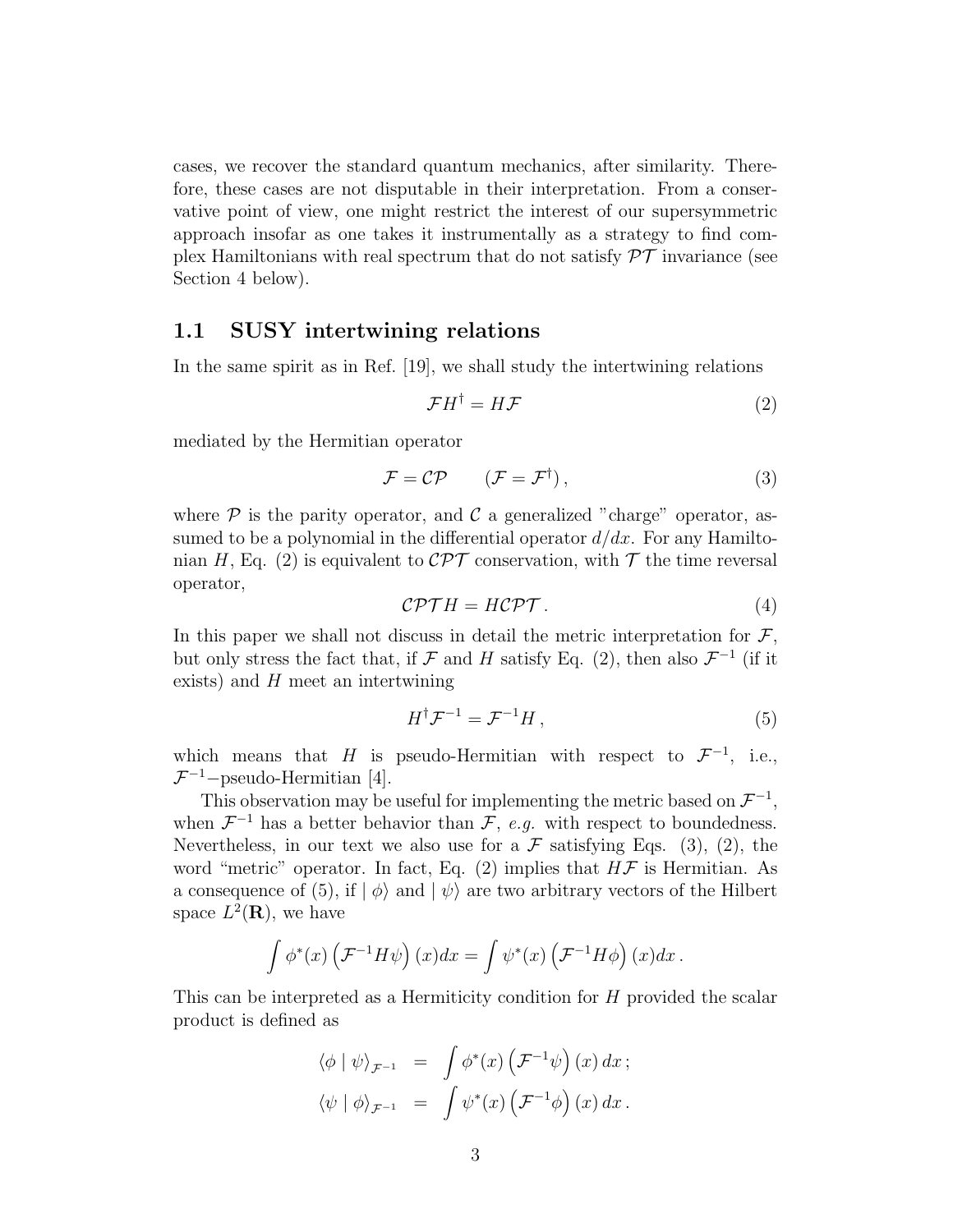It is worthwhile to point out, however, that, in absence of additional constraints, neither  $\mathcal{F}^{-1}$  nor  $\mathcal F$  is necessarily positive definite so that, for instance, the equation  $\mathcal{F} | \phi \rangle = 0$  might have a non-trivial solution different from  $|\phi\rangle = 0$ . At this level,  $\langle \phi | \phi \rangle_{\mathcal{F}^{-1}}$  does not define a true norm but merely a pseudo-norm [17, 20].

It is evident that solving Eq. (2) amounts to analyzing the compatibility between  $\mathcal C$  and  $H$ ; in other words,  $\mathcal C$  and  $H$  are to be found contextually. Once Eq. (2) is formally solved, one can investigate its supersymmetrization [21]. By this we mean the construction of super-charges

$$
Q = \left(\begin{array}{cc} 0 & \mathcal{F} \\ 0 & 0 \end{array}\right), \qquad \tilde{Q} = \left(\begin{array}{cc} 0 & 0 \\ \mathcal{F}^* & 0 \end{array}\right) \tag{6}
$$

with anti-commutator

$$
K \equiv \left\{ Q, \tilde{Q} \right\} = \begin{pmatrix} \mathcal{F} \mathcal{F}^* & 0 \\ 0 & \mathcal{F}^* \mathcal{F} \end{pmatrix}, \tag{7}
$$

and a polynomial formulae

$$
\mathcal{F}\mathcal{F}^* = \sum_{k=0}^n a_k H^k, \qquad \mathcal{F}^*\mathcal{F} = \sum_{k=0}^n a_k^*(H^*)^k \tag{8}
$$

with the final goal to elucidate the conditions leading to such a type of the closure of the algebra [22].

### 1.2 Plan of the paper

In Section 2 we elaborate a particular solution to our problem inspired by the specific second-order supersymmetry (SSUSY) results of ref. [11]. Our solution of Eq. (8) will have the form

$$
\mathcal{F}\mathcal{F}^* = h_1^2 - \frac{c^2}{4}, \qquad \mathcal{F}^*\mathcal{F} = h_2^2 - \frac{c^2}{4}, \qquad (9)
$$

where  $h_1$  is naturally related to  $h_2$  by Hermitian conjugation,

$$
h_1 = h_2^{\dagger}, \tag{10}
$$

if  $c<sup>2</sup>$  is real. Our explicit solution to the problem is rendered possible by a SSUSY inspired gluing constraint [21, 22]. We show that

$$
\mathcal{F}h_2 = h_1 \mathcal{F},\tag{11}
$$

which, because of Eq.  $(10)$ , is now equivalent to Eq.  $(2)$ . This amounts to

$$
\mathcal{CPT}h_1 = h_1 \mathcal{CPT} \,. \tag{12}
$$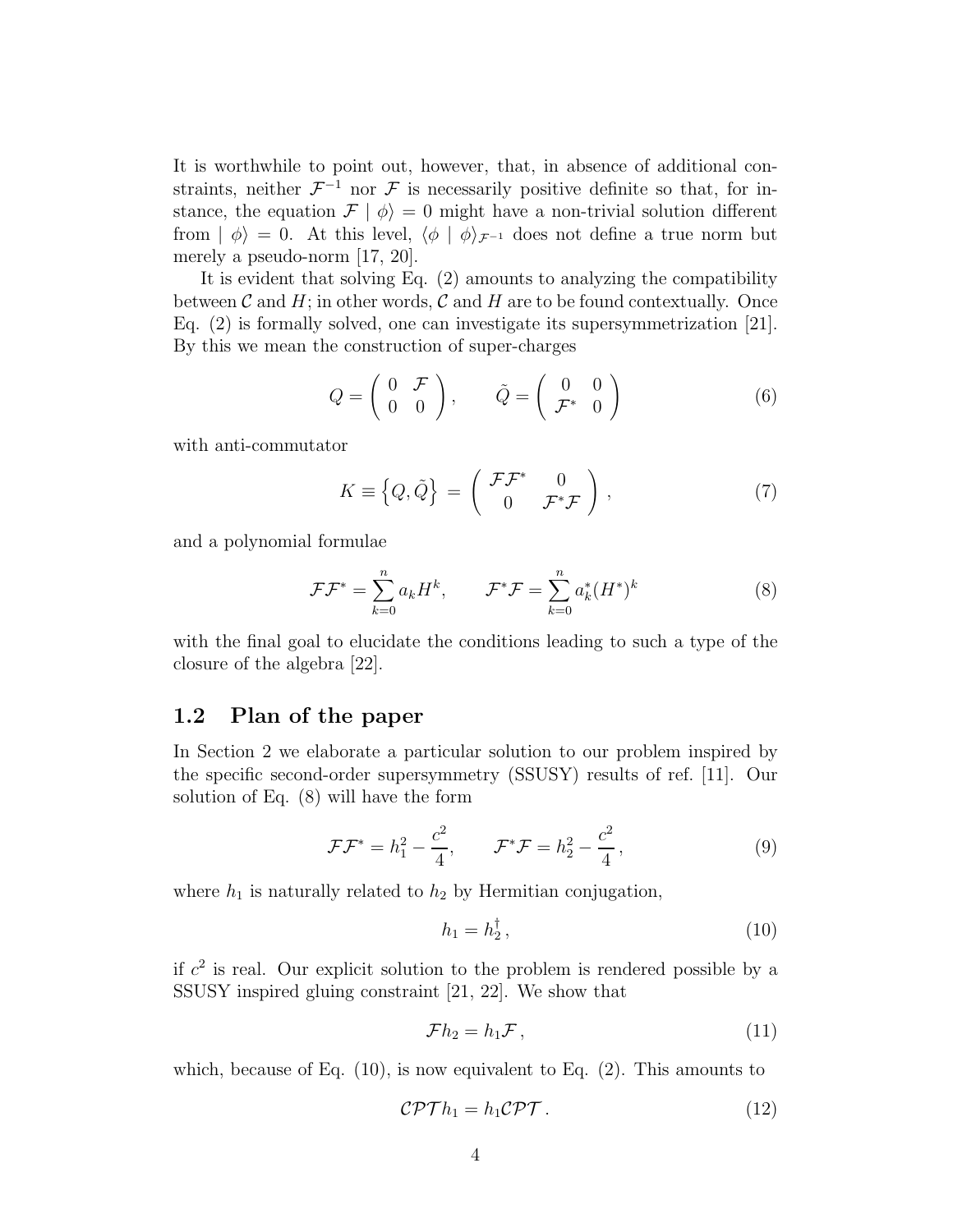Explicit analytic examples of  $\mathcal{PT}-$ asymmetric models are expressed in terms of circular or hyperbolic functions.

In Section 3 we perform a detailed investigation of eq. (2) for a charge operator which is of the second order in derivatives,

$$
\mathcal{C} = \frac{d^2}{dx^2} + G\left(x\right)\frac{d}{dx} + D\left(x\right),\tag{13}
$$

and where  $G(x)$  and  $D(x)$  are complex functions of the real coordinate x:

$$
G(x) = G_R(x) + iG_I(x),
$$
  

$$
D(x) = D_R(x) + iD_I(x).
$$

We further derive the polynomial algebra of Eq.  $(8)$ . In order to show explicitly that our formalism allows to generate  $\mathcal{PT}-$ -asymmetric models with real spectrum, we discuss in Section 4 a particular polynomial oscillator model.

In Section 5 we generalize the postulate (13) and derive the general form of the charge operator C of any finite order in the derivative  $d/dx$  such that  $\mathcal{F} \equiv \mathcal{CP}$  is Hermitian. At the very end, in section 6 we give some perspectives on the impact of our results on a variety of fields where the use of similar  $\mathcal F$ might play significant role.

# 2 SUSY gluing constraint

Starting with a second-order  $\mathcal C$  of the form (13) we have to guarantee, first of all, the Hermiticity of  $\mathcal{F} = \mathcal{CP}$  and  $\mathcal{F}^{-1} = \mathcal{PC}^{-1}$ . It is easy to show (see also section 5 below for an exhaustive discussion of these important conditions for polynomial charges) that the latter Hermiticity condition forces us to impose the necessary and sufficient requirements

$$
D_R(x) = D_R(-x) + \frac{d}{dx}G_R(x)
$$
,  $D_I(x) = -D_I(-x) + \frac{d}{dx}G_I(x)$ 

where  $G_R(x) = G_R(-x)$  is even while  $G_I(x) = -G_I(-x)$  must be odd.

### 2.1 Factorization

In the subsequent step of our considerations we factorize our second-order charge operator  $\mathcal C$  as follows,

$$
C = q_1 q_2, \quad q_1 = \frac{d}{dx} + U(x), \quad q_2 = \frac{d}{dx} + W(x), \tag{14}
$$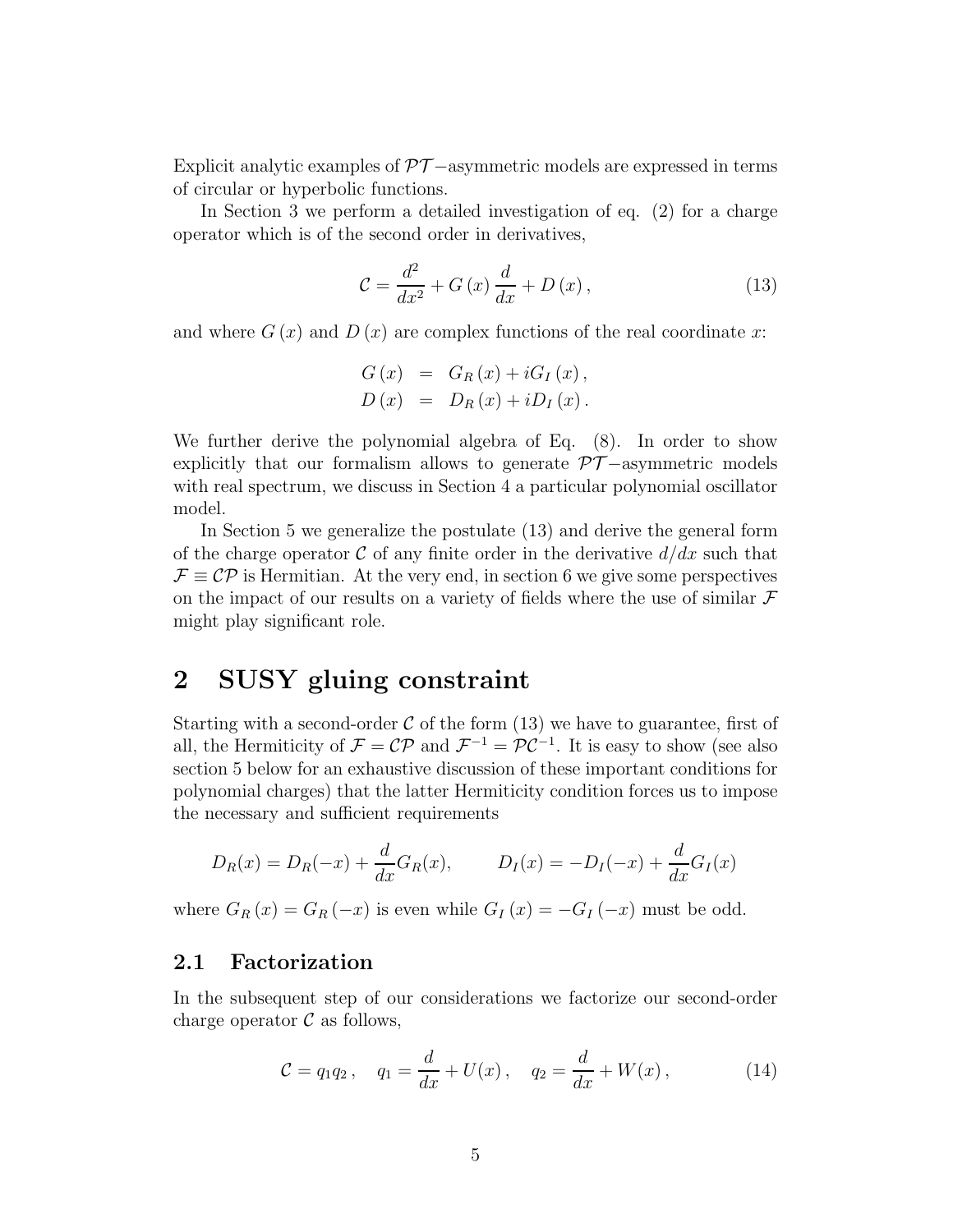where

$$
U(x) + W(x) = G(x), \qquad \frac{d}{dx}W(x) + U(x)W(x) = D(x). \tag{15}
$$

In order to simplify the problem at the start we impose the following "gluing" constraint on  $q_1$  and  $q_2$ ,

$$
q_2(q_2^{\dagger})^* = (q_1^{\dagger})^* q_1 + c, \qquad (16)
$$

where c is a complex number. By inserting Eqs.  $(14)$  into Eq.  $(16)$ , we obtain

$$
\left(\frac{d}{dx} + W\right)\left(-\frac{d}{dx} + W\right) = \left(-\frac{d}{dx} + U\right)\left(\frac{d}{dx} + U\right) + c,
$$

whence

$$
\frac{d}{dx}W(x) + W^{2}(x) = -\frac{d}{dx}U(x) + U^{2}(x) + c.
$$
 (17)

We find the following representation for  $\mathcal{F}\mathcal{F}^*$  and  $\mathcal{F}^*\mathcal{F}$  (Eq. (3))

$$
\mathcal{F}\mathcal{F}^* = \mathcal{F}(\mathcal{F}^{\dagger})^* = (q_1q_2\mathcal{P}) \cdot (\mathcal{P}q_2^{\dagger}q_1^{\dagger})^* = q_1q_2 (\mathcal{P})^2 (q_2^{\dagger})^* (q_1^{\dagger})^*,
$$

which, taking Eq. (16) into account, becomes

$$
\mathcal{F}\mathcal{F}^* = q_1 \left[ \left( q_1^{\dagger} \right)^* q_1 + \frac{c}{2} + \frac{c}{2} \right] \left( q_1^{\dagger} \right)^* \n= \left[ q_1 \left( q_1^{\dagger} \right)^* + \frac{c}{2} + \frac{c}{2} \right] \cdot \left[ q_1 \left( q_1^{\dagger} \right)^* + \frac{c}{2} - \frac{c}{2} \right].
$$

Correspondingly,

$$
\mathcal{F}^*\mathcal{F} = (\mathcal{F}^{\dagger})^*\mathcal{F}
$$
  
=  $\left[\mathcal{P}(q_2^{\dagger})^* q_2 \mathcal{P} - \frac{c}{2} - \frac{c}{2}\right] \cdot \left[\mathcal{P}(q_2^{\dagger})^* q_2 \mathcal{P} - \frac{c}{2} + \frac{c}{2}\right].$ 

Defining the Hamiltonian operators

$$
h_1 = q_1(q_1^{\dagger})^* + \frac{c}{2}
$$
  
=  $\left(\frac{d}{dx} + U\right) \left(-\frac{d}{dx} + U\right) + \frac{c}{2}$   
=  $-\frac{d^2}{dx^2} + \frac{d}{dx}U(x) + U^2(x) + \frac{c}{2}$ ,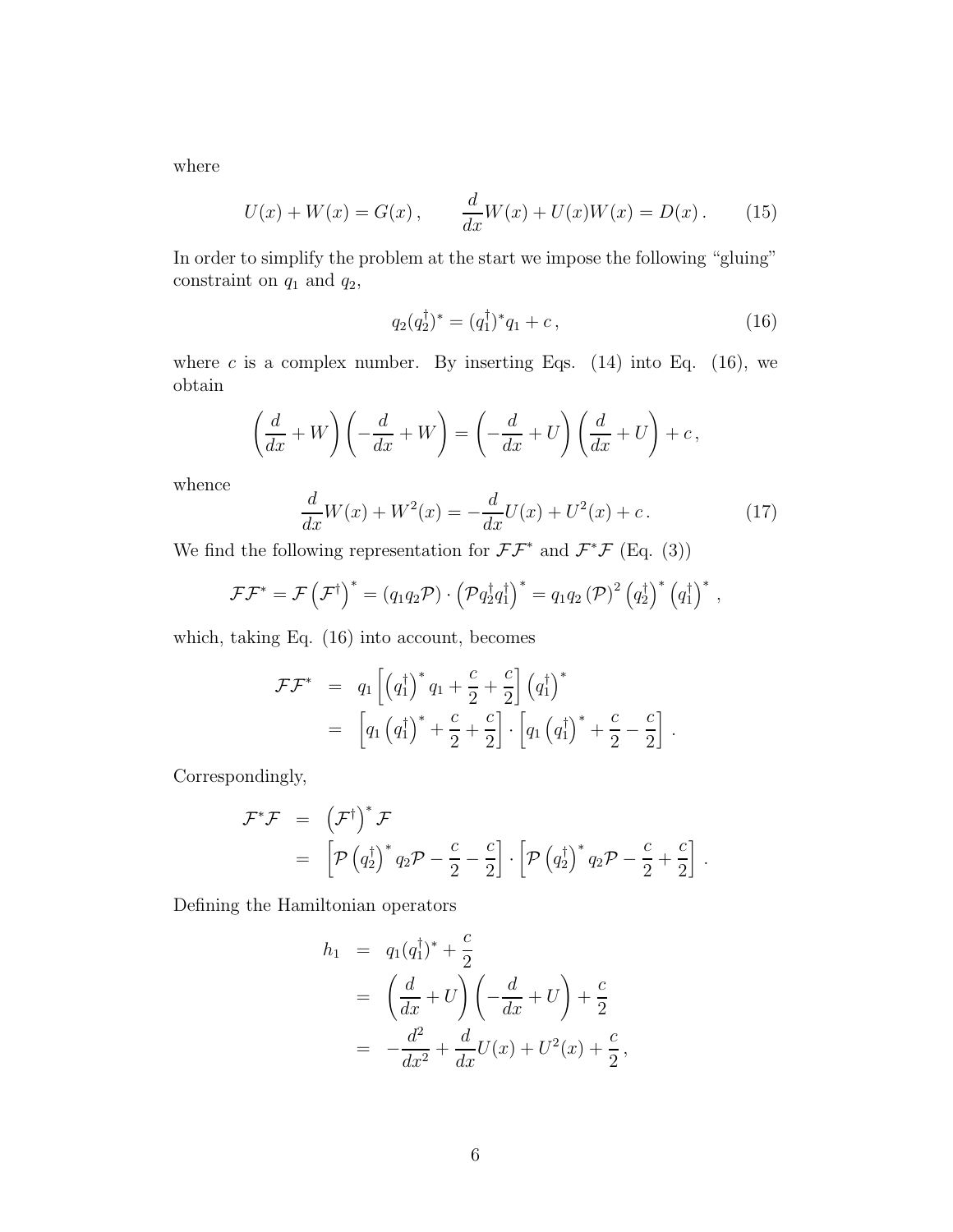and

$$
h_2 = \mathcal{P}(q_2^{\dagger})^* q_2 \mathcal{P} - \frac{c}{2}
$$
  
= 
$$
\mathcal{P}\left(-\frac{d}{dx} + W(x)\right) \left(\frac{d}{dx} + W(x)\right) \mathcal{P} - \frac{c}{2}
$$
  
= 
$$
-\frac{d^2}{dx^2} - \frac{d}{dx}W(-x) + W^2(-x) - \frac{c}{2},
$$

equation  $(7)$  provides the following representation for K

$$
K = \mathcal{H}^2 - \frac{c^2}{4}, \qquad \mathcal{H} = \left( \begin{array}{cc} h_1 & 0 \\ 0 & h_2 \end{array} \right).
$$

Comparing with Section 3.3 below, where  $\mathcal{F}\mathcal{F}^* = H^2 + \alpha H + \gamma$ , and setting  $h_1 = H$ , we get in the present case  $\alpha = 0$  and, correspondingly,  $V_0 = 0$ , according to Eq. (53) below, as well as  $\gamma = -c^2/4$ . This shows explicitly how the present model can be derived from the general results of section 3.

# 2.2 Hamiltonians

Remembering the first of Eqs. (15), Eq. (17) becomes

$$
\frac{d}{dx}G(x) + W^{2}(x) - (G(x) - W(x))^{2} = c,
$$

*i.e.*,

$$
\frac{d}{dx}G(x) - G2(x) + 2G(x)W(x) = c,
$$

or

$$
G(x)W(x) = \frac{1}{2} \left( G^2(x) - \frac{d}{dx}G(x) + c \right).
$$
 (18)

We immediately deduce that

$$
W(x) = \frac{G^2(x) - \frac{d}{dx}G(x) + c}{2G(x)},
$$
  
\n
$$
U(x) = G(x) - W(x) = \frac{G^2(x) + \frac{d}{dx}G(x) - c}{2G(x)}.
$$
\n(19)

Thus

$$
h_1 = -\frac{d^2}{dx^2} + V(x) \,,
$$

with

$$
V(x) = G'(x) - \frac{(G'(x))^2}{4G^2(x)} + \frac{G''(x)}{2G(x)} + \frac{G^2(x)}{4} + \frac{c^2}{4G^2(x)}.
$$
 (20)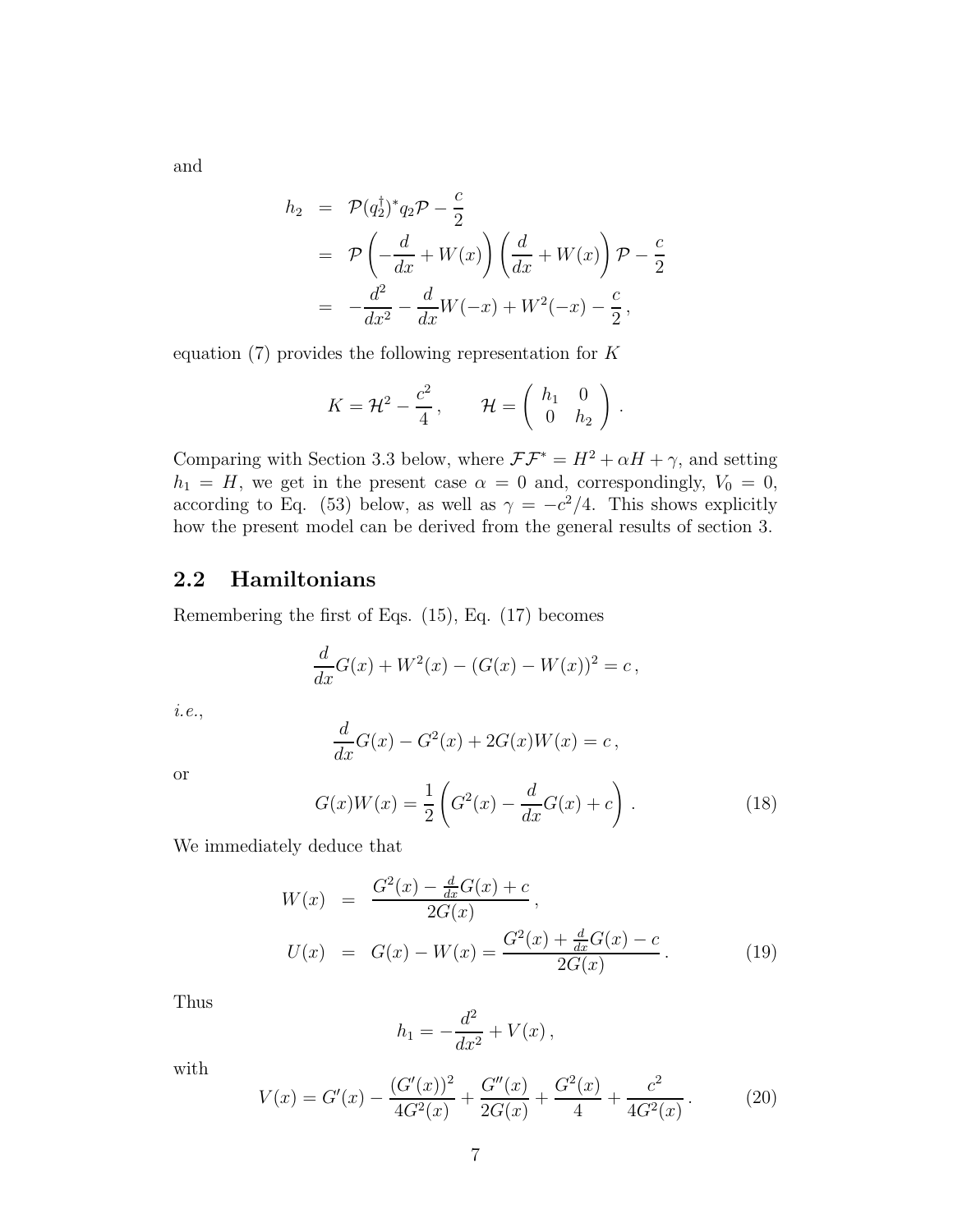From Eq. (18) we also get that at the zeros  $\bar{x}$  of G, we must have

$$
\left. \frac{dG}{dx} \right|_{x=\bar{x}} = c \,,
$$

which is a constraint on  $G$ , too. In fact, the method would fail if  $G$  had several zeros with non-identical values of the first derivative at each of them.

An important comment must be made here since even if a function does not vanish on the real axis, one can investigate its zeros in the complex  $x$ plane. For instance, if

$$
G(x) = G_0(x) \equiv z(x) = \frac{1 + i \sinh(\alpha x)}{2}, \quad \alpha \in \mathbf{R}, \tag{21}
$$

it is immediate to check that  $z(x_n) = 0$  at  $x_n = -i(2n + 3/2)\pi/\alpha$ ,  $n = 0$ ,  $\pm 1, \ldots$ . This would mean that  $dG_0(x_n)/dx = (i\alpha/2) \cosh(\alpha x_n) = 0$ , thus implying that we must put  $c = 0$  in this case.

In the similar spirit, we may consider the whole class of functions which depend on x only via  $z(x)$  of Eq. (21) in an arbitrary nonlinear manner,  $G_m(x) \equiv G(z(x))$ , since, as a function of x, z is PT-symmetric, and any real function of z is  $\mathcal{PT}$ -symmetric, too, and is an acceptable candidate for G.

It becomes convenient to change variables and express the Hamiltonian,  $H = -d^2/dx^2 + V(x)$ , with  $V(x)$  given by formula (20), as a function of z, by observing that

$$
\frac{d}{dx} = \frac{dz}{dx}\frac{d}{dz} = i\alpha\sqrt{z(1-z)}\frac{d}{dz},
$$
\n
$$
\frac{d^2}{dx^2} = \left(\frac{dz}{dx}\frac{d}{dz}\right)^2 = -\alpha^2\left(\frac{1}{2} - z\right)\frac{d}{dz} - \alpha^2z(1-z)\frac{d^2}{dz^2},
$$

and

$$
V(z) = i\alpha \sqrt{z(1-z)} \frac{d}{dz} G + \alpha^2 \frac{z(1-z)}{4G^2} \left(\frac{d}{dz} G\right)^2 - \alpha^2 \frac{1-2z}{4G} \frac{d}{dz} G (22)
$$

$$
-\alpha^2 \frac{z(1-z)}{2G} \frac{d^2}{dz^2} G + \frac{G^2}{4} + \frac{c^2}{4G^2}.
$$

### 2.3 Consistency

We prove now an important constraint on the complex number  $c = c_R + ic_I$ . From the second of Eqs. (15), we have

$$
D(x) = \frac{d}{dx}W(x) + U(x)W(x)
$$
  
= 
$$
\frac{1}{2G^2(x)} \left[ \left( 2G\frac{d}{dx}G - \frac{d^2}{dx^2}G \right)G - \frac{d}{dx}G\left(G^2 - \frac{d}{dx}G + c\right) \right]
$$
  
+ 
$$
\frac{1}{4G^2} \left[ G^4 - \left(\frac{d}{dx}G\right)^2 - c^2 + 2c\frac{d}{dx}G \right],
$$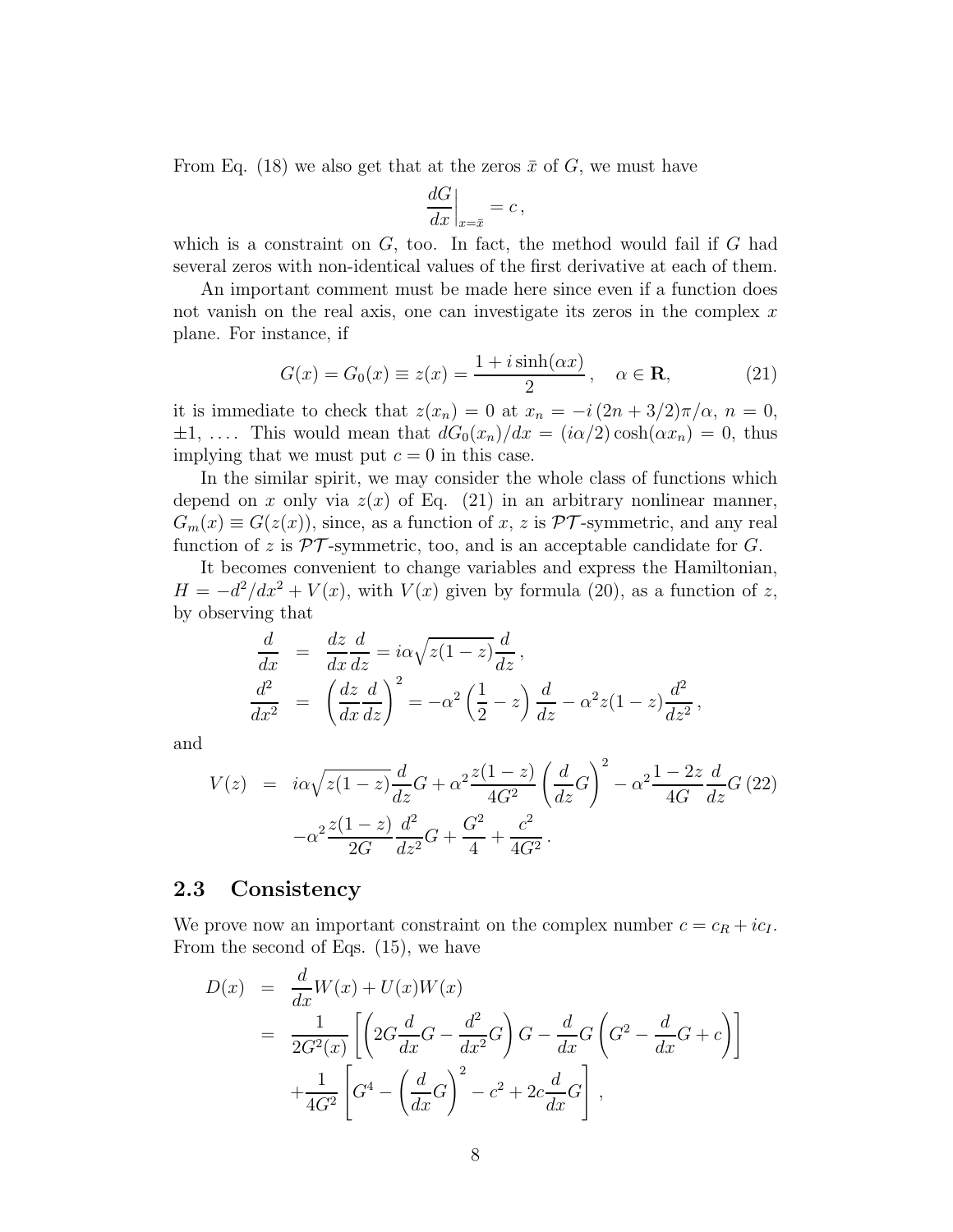$$
D(x) = \frac{1}{4G^2} \left[ 2G^2 \frac{d}{dx} G - 2G \frac{d^2}{dx^2} G + \left( \frac{d}{dx} G \right)^2 + G^4 - c^2 \right], \quad (23)
$$

$$
D^*(-x) = \frac{1}{4G^2} \left[ -2G^2 \frac{d}{dx} G - 2G \frac{d^2}{dx^2} G + \left( \frac{d}{dx} G \right)^2 + G^4 - (c^*)^2 \right] (24)
$$

where the functions on the right-hand-sides of Eqs. (23) and (24) are all computed at x.

In deriving Eq. (24), use has been made of the fact that G and  $d^2G/dx^2$ are PT-symmetric, while  $dG/dx$  is PT-antisymmetric, *i.e.*,  $(dG/dx(-x))^* =$  $-dG/dx(x)$ . Eq. (23) is obviously consistent with the general form of D as a function of G given by Eqs. (48), (50), with  $c^2/4 = -I_0 - D(x_0)G^2(x_0)$ . Subtracting Eq. (24) from Eq. (23) side by side, we obtain

$$
D(x) - D^*(-x) = \frac{d}{dx}G + \frac{(c^2)^* - c^2}{4G^2}.
$$
 (25)

Combining Eq. (25) with Eq. (33), we obtain the important result

$$
(c^2)^* - c^2 = 0 \rightarrow \Im(c^2) = 0 \rightarrow c_R c_I = 0.
$$

From Eq. (19) we easily obtain

$$
U(x) = W^*(-x) - \frac{c_R}{G(x)},
$$

whence

$$
\left(\frac{d}{dx}U(x)\right)^* = -\frac{d}{dx}W(-x) + \frac{c_R}{(G^*(x))^2}\frac{d}{dx}G^*,
$$
\n(26)

and

$$
(U^*(x))^2 = W^2(-x) + \frac{c_R^2}{(G^*(x))^2} - 2c_R \frac{W(-x)}{G^*(x)}.
$$
 (27)

Thus

$$
h_1^{\dagger} - h_2 = \left(\frac{d}{dx}U(x) + U^2(x)\right)^* + \frac{d}{dx}W(-x) - W^2(-x) + c_R
$$
  
=  $c_R \left[\frac{1}{(G^2(x))^*} \left(\frac{d}{dx}G^*(x) + c_R\right) - 2\frac{W(-x)}{G^*(x)} + 1\right].$ 

Using Eq. (19) to replace  $W(-x)$ , we obtain

$$
h_1^{\dagger} - h_2 = c_R \left[ \frac{1}{(G^2)^*} \left( \frac{d}{dx} G^* + c_R \right) - \frac{1}{(G^2)^*} \left( (G^2)^* + \frac{d}{dx} G^* + c \right) + 1 \right]
$$
  
=  $c_R \frac{c_R - c}{(G^2)^*} = -i \frac{c_R c_I}{(G^2)^*} = -i c_R c_I \frac{G^2}{|G|^4}.$  (28)

Therefore

$$
h_1^{\dagger} = h_2 \quad \Leftrightarrow \quad c_R c_I = 0 \, .
$$

9

or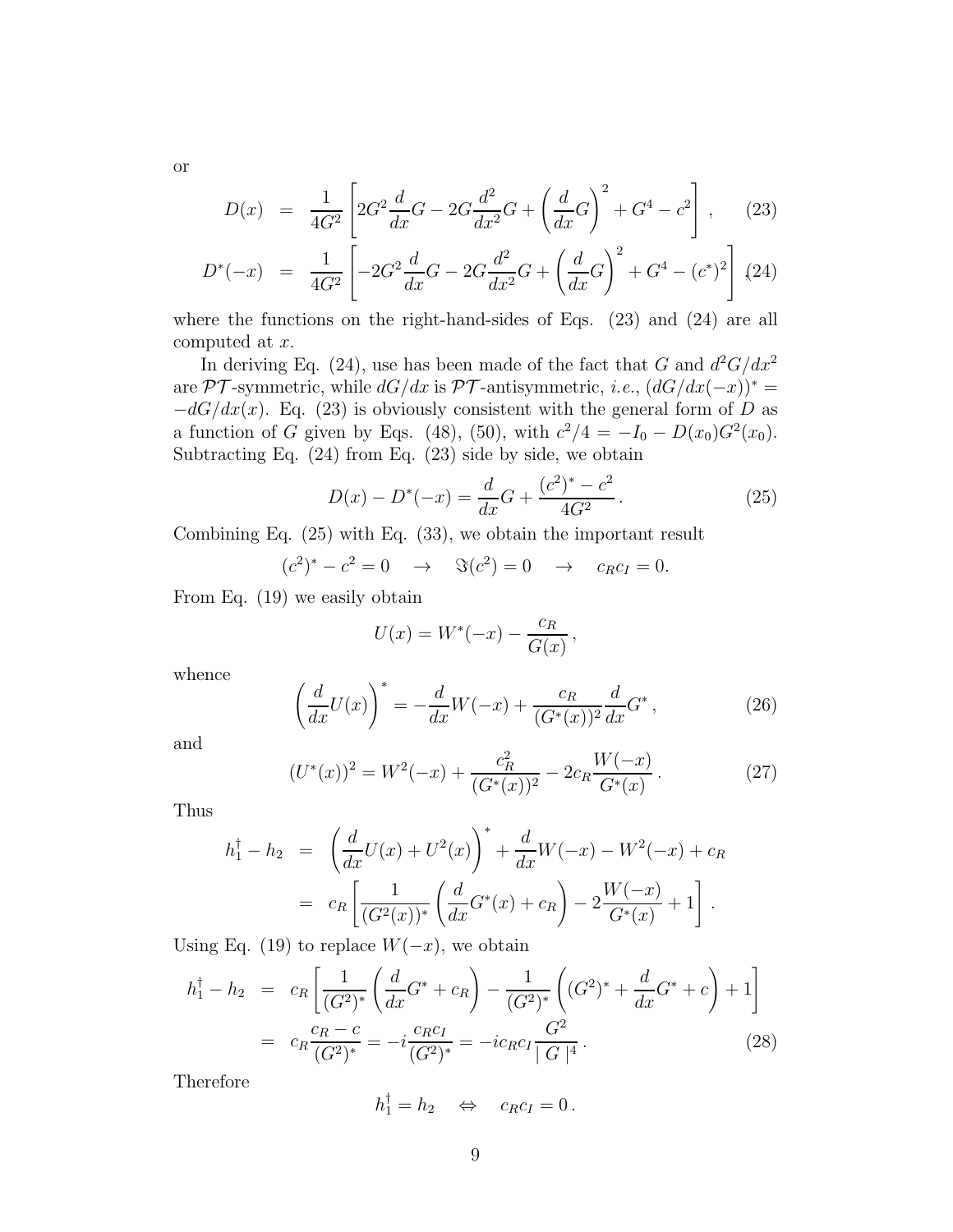### 2.4 Periodic potential

Let us now give an example which generalizes  $\mathcal{PT}$ -symmetric periodic potentials [8, 23]:

$$
G(x) = e^{i\alpha x} + r, \quad \alpha \in \mathbf{R}, \quad r \in \mathbf{R}, \quad r \neq \pm 1.
$$

In this case we have, for all  $x \in \mathbf{R}$ ,

$$
U(x) = \frac{1}{2} \left( e^{i\alpha x} + r \right) + \frac{1}{2} \left( i\alpha e^{i\alpha x} - c \right) / \left( e^{i\alpha x} + r \right)
$$

$$
W(x) = \frac{1}{2} \left( e^{i\alpha x} + r \right) - \frac{1}{2} \left( i\alpha e^{i\alpha x} - c \right) / \left( e^{i\alpha x} + r \right).
$$

Since G never vanishes, we do not have any constraint on the value of  $c$ , in addition to the one which requires that  $c$  be either real, or imaginary. The spectral analysis of the corresponding Schrödinger operators  $h_1$  and  $h_2$ with periodic potentials can be performed as a generalization to the non- $PT$ -symmetric case of the investigation done by in Ref. [24].

We now examine the invertibility of  $\mathcal C$  and the boundedness of  $\mathcal C^{-1}$ . First notice that  $\mathcal C$  can be written in the following form

$$
C = C_1 C_2, \qquad C_1 = C_U + \frac{r}{2}, \qquad C_2 = C_U + \frac{r}{2}
$$
 (29)

where

$$
\mathcal{C}_U = \frac{d}{dx} + U_1, \qquad U_1 = U - \frac{r}{2}
$$

$$
\mathcal{C}_W = \frac{d}{dx} + W_1, \qquad W_1 = W - \frac{r}{2}.
$$

We will discuss the invertibility of each factor in (29) separately. As for  $C_1$ we first observe that the numerical range  $\{z = \langle C_U \psi, \psi \rangle : \psi \in H^1(\mathbb{R})\}$  of  $C_U$ is contained in the strip  $\{z : |Re\ z| \leq a\}$  where  $a = \max_{x \in \mathbb{R}} |U_1(x)|$ . Hence, if  $|r| > 2a$  then  $-r/2$  is in the resolvent set of  $\mathcal{C}_U$  [25] and, therefore,  $\mathcal{C}_1$  is invertible with bounded inverse on  $L^2(\mathbf{R})$ . A similar argument holds for  $\mathcal{C}_W$ . Thus, for sufficiently large values of |r|, operator  $\mathcal C$  is invertible and  $\mathcal C^{-1}$  is bounded on  $L^2(\mathbf{R})$ .

# 3 Second-order charge operator C

### 3.1 Re-construction of the potential

We already noticed that in the second-order charge operator (13), the notation of Section 5 below implies that we have the correspondences  $\gamma_2(x) = 1$ ,  $\gamma_1(x) = G(x)$  and  $\gamma_0(x) = D(x)$ , so that the Hermiticity constraints on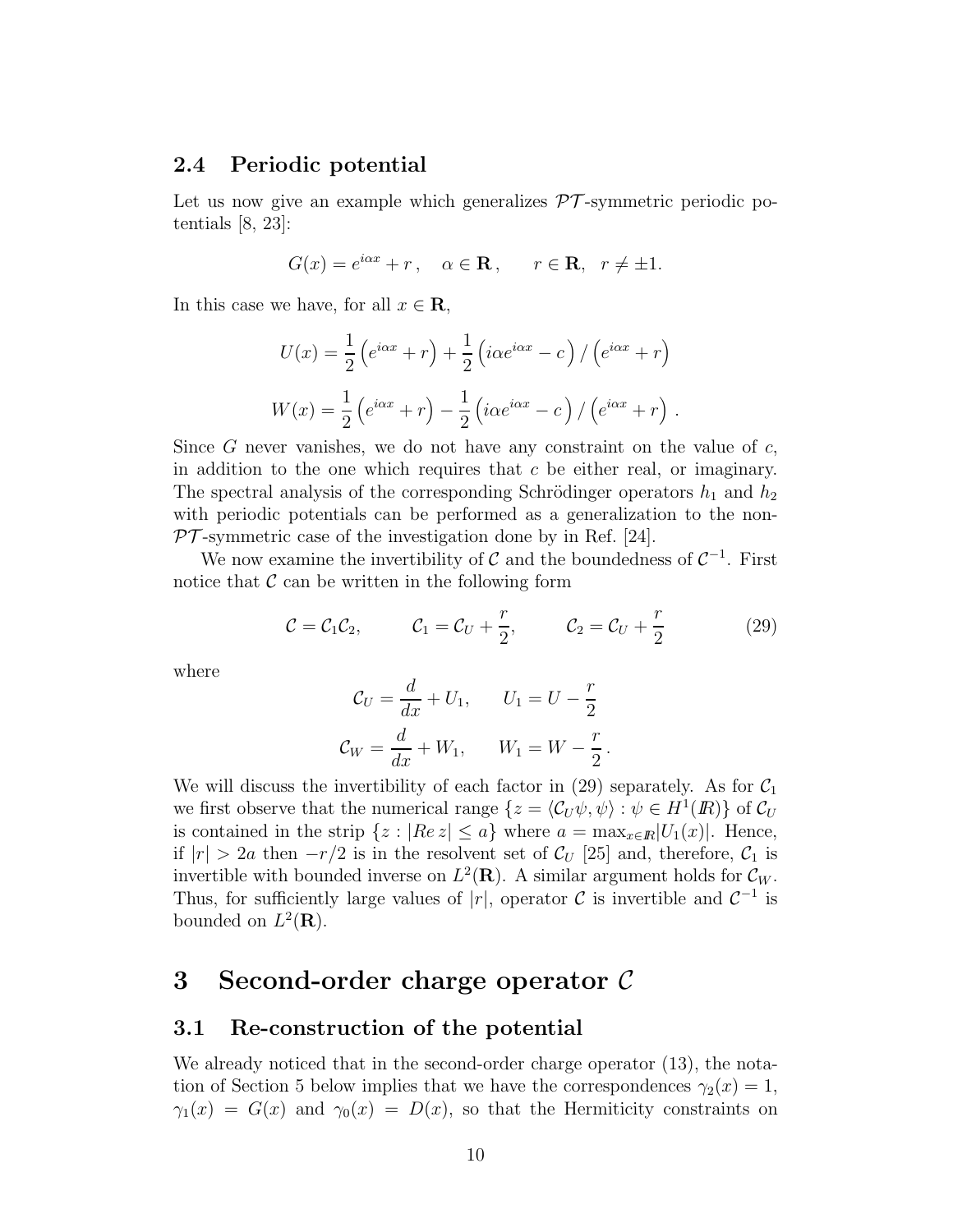the real and imaginary parts of  $\gamma_{\ell}(x)$ , Eqs. (70) and (71), with  $\omega = 2$  and  $\ell = 0, 1$ , immediately give

$$
G_R(x) - G_R(-x) = 0; \quad G_I(x) + G_I(-x) = 0; \tag{30}
$$

$$
D_R(x) - D_R(-x) = \frac{d}{dx} G_R(x); \quad D_I(x) + D_I(-x) = \frac{d}{dx} G_I(x) . (31)
$$

As a consequence of Eq.  $(30)$ , G is  $\mathcal{PT}$ -symmetric

$$
G(x) = G^*(-x),
$$
\n(32)

while Eq. (31) yields

$$
D(x) - D^{*}(-x) = \frac{d}{dx}G(x).
$$
 (33)

We assume that  $\mathcal F$  and  $H$  satisfy the intertwining condition (2) and that  $H$ depends on a local complex potential,  $V(x)$ :

$$
H = -\frac{d^2}{dx^2} + V(x),\tag{34}
$$

with  $V(x) = V_R(x) + iV_I(x)$ . In turn,  $V_R(x)$  and  $V_I(x)$  are conveniently decomposed into their even and odd parts:

$$
V_R(x) = V_R^E(x) + V_R^O(x), V_I(x) = V_I^E(x) + V_I^O(x),
$$

with  $V_K^E(x) = V_K^E(-x)$  and  $V_K^O(x) = -V_K^O(-x)$ ,  $(K = R, I)$ . We write now condition (2) explicitly and obtain three non-trivial equations by imposing that the coefficients of  $(d/dx)^2$ ,  $d/dx$  and  $(d/dx)^0$  vanish,

$$
-2\left(V_R^O + iV_I^E\right) + 2\frac{d}{dx}\left(G_R + iG_I\right) = 0\,,\tag{35}
$$

$$
2\frac{d}{dx}\left(V_R^E + iV_I^O\right) - 2\frac{d}{dx}\left(V_R^O + iV_I^E\right) + 2\frac{d}{dx}\left(D_R + iD_I\right) + \frac{d^2}{dx^2}\left(G_R + iG_I\right) - 2\left(V_R^O + iV_I^E\right)\left(G_R + iG_I\right) = 0,
$$
\n(36)

$$
\frac{d^2}{dx^2} \left( V_R^E + iV_I^O \right) - \frac{d^2}{dx^2} \left( V_R^O + iV_I^E \right) + \frac{d^2}{dx^2} \left( D_R + iD_I \right) \n+ \left( G_R + iG_I \right) \frac{d}{dx} \left( V_R^E \left( x \right) + iV_I^O \left( x \right) \right) - \left( G_R + iG_I \right) \frac{d}{dx} \left( V_R^O + iV_I^E \right) \n- 2 \left( D_R + iD_I \right) \left( V_R^O + iV_I^E \right) = 0
$$
\n(37)

while the coefficients of  $(d/dx)^4$  and  $(d/dx)^3$  are identically zero.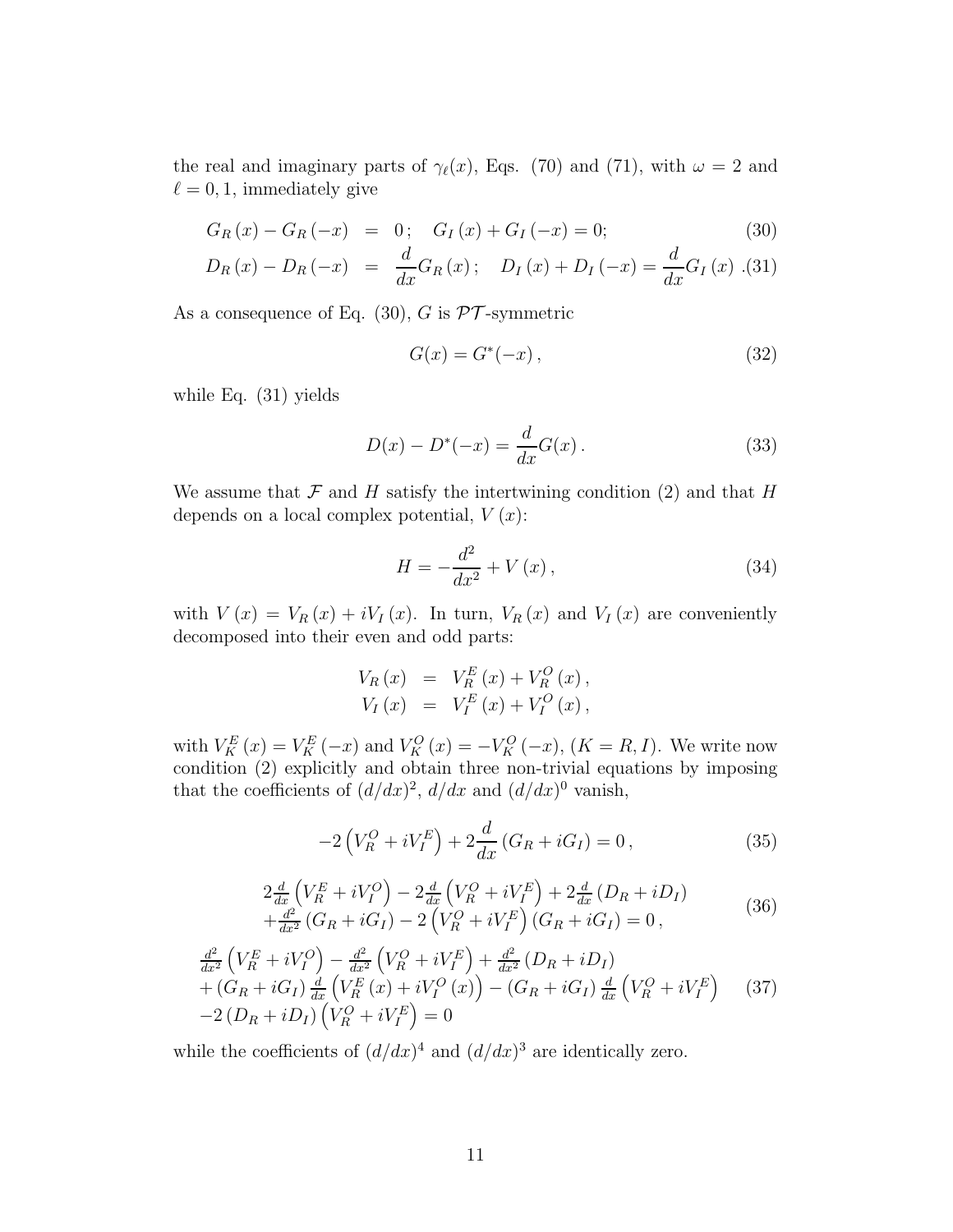# 3.2 Integrability

The first of the above equations (35) yields

$$
V_R^O = \frac{d}{dx} G_R; \qquad V_I^E = \frac{d}{dx} G_I. \tag{38}
$$

The second equation (36)yields

$$
\frac{d}{dx}V_R^E - \frac{d}{dx}V_R^O - V_R^O G_R + V_I^E G_I + \frac{d}{dx}D_R + \frac{1}{2}\frac{d^2}{dx^2}G_R = 0; \n\frac{d}{dx}V_I^O - \frac{d}{dx}V_I^E - V_I^E G_R - V_R^O G_I + \frac{d}{dx}D_I + \frac{1}{2}\frac{d^2}{dx^2}G_I = 0,
$$

and is easily integrated for the other two components of the potential,  $V_R^E(x)$ and  $V_I^O(x)$ , as functions of  $G_R(x)$ ,  $G_I(x)$ ,  $D_R(x)$  and  $D_I(x)$ , by replacing  $V_R^O(x)$  and  $V_I^E(x)$  with their expressions (38):

$$
V_R^E(x) = \frac{1}{2} \frac{d}{dx} G_R(x) + \frac{1}{2} (G_R(x))^2 - \frac{1}{2} (G_I(x))^2 - D_R(x) + V_0 \quad (39)
$$

$$
V_{I}^{O}(x) = \frac{1}{2} \frac{d}{dx} G_{I}(x) + G_{R}(x) G_{I}(x) - D_{I}(x).
$$
 (40)

Here,  $V_0$  is a real integration constant. The corresponding integration constant in the equation for  $V_I^O(x)$  must be zero, because the function is odd. Both equations can be recombined as

$$
V(x) = \frac{3}{2} \frac{d}{dx} G(x) + \frac{1}{2} G^{2}(x) - D(x) + V_{0}.
$$
 (41)

Finally, the third equation (37) allows us to express the  $G_J(x)$ 's,  $(J = R, I)$ , as functions of the  $D_K(x)$ 's,  $(K = R, I)$ , or, more conveniently, viceversa.

$$
-\frac{1}{2}\frac{d^3}{dx^3}G_R + \frac{G_R}{2}\frac{d^2}{dx^2}G_R + \left(\frac{d}{dx}G_R\right)^2 + \left(G_R^2 - G_I^2 - 2D_R\right)\frac{d}{dx}G_R
$$
  
\n
$$
-\frac{G_I}{2}\frac{d^2G_I}{dx^2} - \left(\frac{d}{dx}G_I\right)^2 + 2\left(D_I - G_I G_R\right)\frac{d}{dx}G_I - G_R\frac{d}{dx}D_R + G_I\frac{d}{dx}D_I
$$
  
\n= 0 (42)  
\n
$$
-\frac{1}{2}\frac{d^3G_I}{dx^3} + \frac{1}{2}G_R\frac{d^2}{dx^2}G_I + \left(-G_I^2 + G_R^2 - 2D_R\right)\frac{d}{dx}G_I + \frac{1}{2}G_I\frac{d^2}{dx^2}G_R
$$
  
\n
$$
+ 2\frac{d}{dx}G_R\frac{d}{dx}G_I + 2(G_RG_I - D_I)\frac{d}{dx}G_R - G_I\frac{d}{dx}D_R - G_R\frac{d}{dx}D_I
$$
  
\n= 0.

Eqs. (42) can be recombined in the following first-order linear equation expressing the unknown function  $D(x)$  in terms of the known function  $G(x)$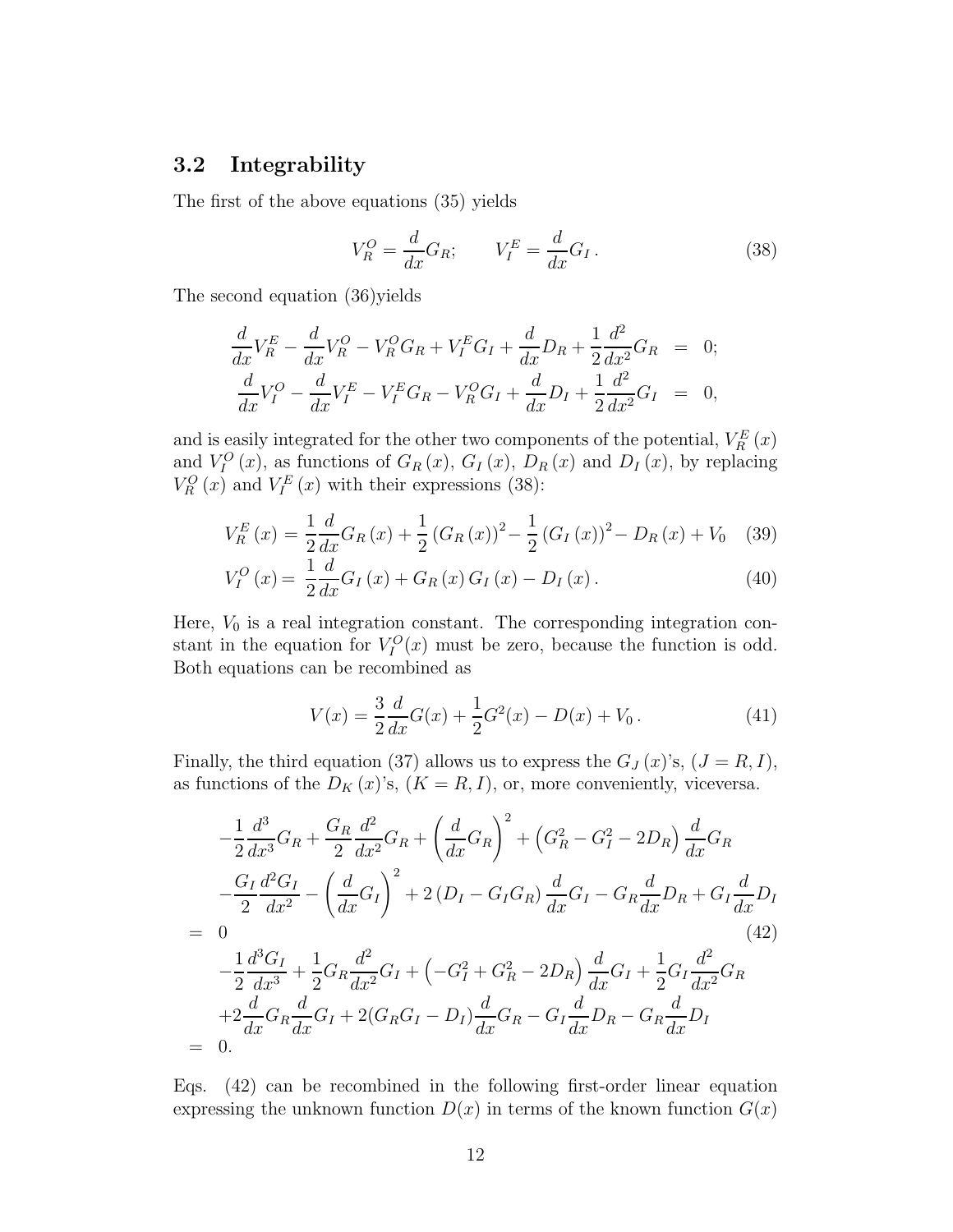and its derivatives up to third order

$$
\frac{1}{2}\frac{d^3}{dx^3}G - \frac{1}{2}G\frac{d^2}{dx^2}G - \left(\frac{d}{dx}G\right)^2 - G^2\frac{d}{dx}G + 2\left(\frac{d}{dx}G\right)D + G\frac{d}{dx}D = 0.
$$
 (43)

Eq. (43) is easily solved by direct integration. Let us define the auxiliary functions

$$
g(x) \equiv 2\frac{d}{dx}G\,,\tag{44}
$$

$$
f(x) \equiv -\frac{1}{2}\frac{d^3}{dx^3}G + \frac{1}{2}G\frac{d^2}{dx^2}G + \left(\frac{d}{dx}G\right)^2 + G^2\frac{d}{dx}G\,,\tag{45}
$$

$$
\frac{1}{p(x)}\frac{d}{dx}p(x) \equiv \frac{g(x)}{G(x)}.
$$
\n(46)

Eq. (46) is promptly integrated by use of definition (44) to

$$
p(x) = \exp\left(2 \int_{x_0}^x d\ln G(x')\right) = \frac{G^2(x)}{G^2(x_0)},
$$
\n(47)

where  $x_0$  is an initial point where G is different from zero. It is now easy to check that the general solution to Eq. (43) can be written in the form

$$
p(x)D(x) = \int_{x_0}^x dx' \frac{p(x')f(x')}{G(x')} + p(x_0)D(x_0),
$$

or

$$
D(x) = \frac{1}{G^2(x)} \int_{x_0}^x dx' G(x') f(x') + \frac{D(x_0)G^2(x_0)}{G^2(x)}.
$$
 (48)

The integral on the right-hand side of Eq. (48) is computed by elementary methods in the form

$$
\int_{x_0}^x dx' G(x') f(x') = \frac{G^4(x)}{4} + \frac{G^2(x)G'(x)}{2} - \frac{G(x)G''(x)}{2} + \frac{(G'(x))^2}{4} + I_0, \tag{49}
$$

with

$$
I_0 \equiv -\frac{G^4(x_0)}{4} - \frac{G^2(x_0)G'(x_0)}{2} + \frac{G(x_0)G''(x_0)}{2} - \frac{(G'(x_0))^2}{4},\tag{50}
$$

where  $G' \equiv dG/dx$ , and so on, thus providing the most general expression of  $D$  as a function of  $G$  and of its derivatives.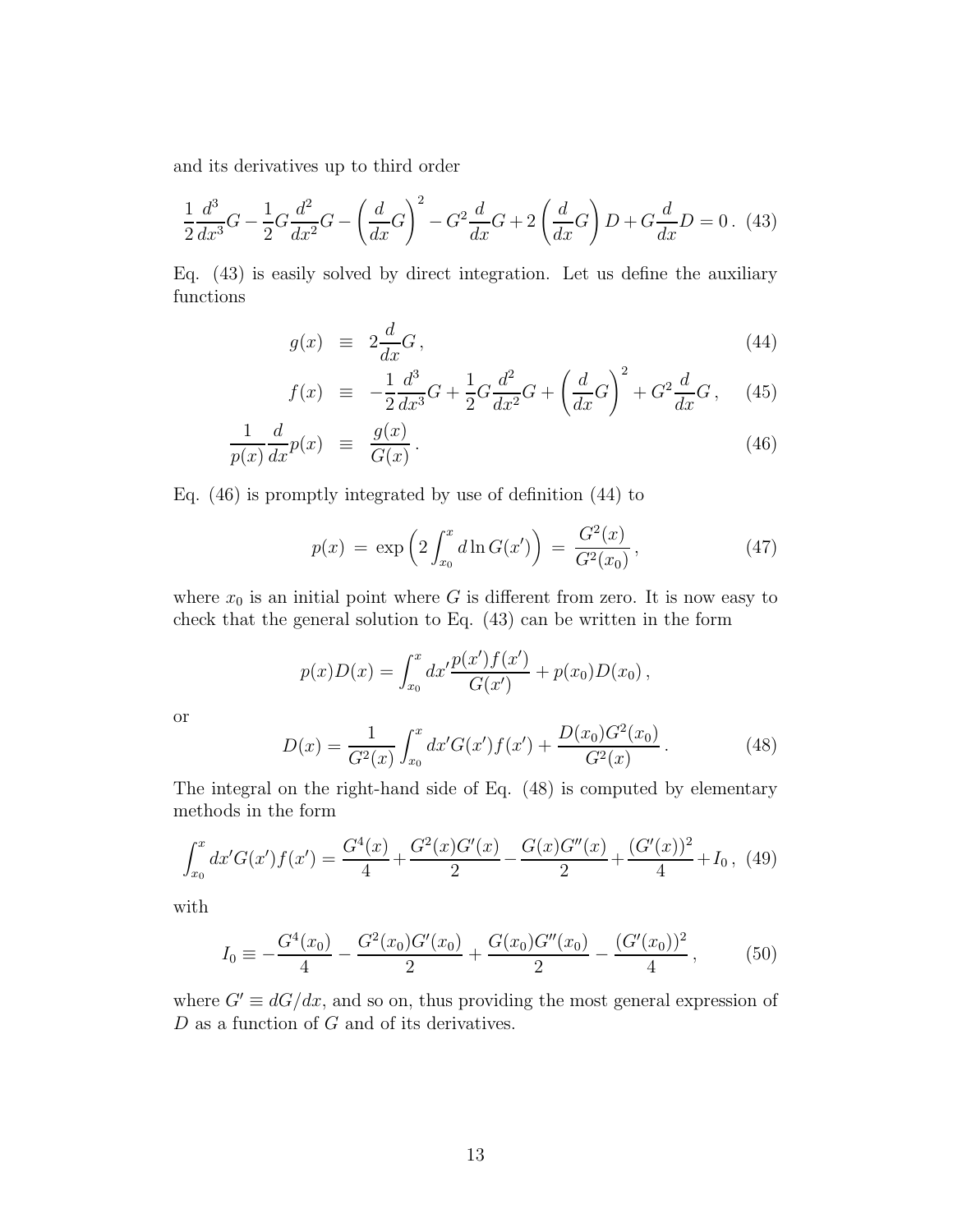### 3.3 SSUSY algebra

Assuming a charge operator,  $\mathcal{C}(x)$ , of the form (13), we now verify that the operator

$$
\mathcal{F}(x)\mathcal{F}^*(x)=\mathcal{C}(x)\mathcal{P}\mathcal{C}^*(x)\mathcal{P}=\mathcal{C}(x)\mathcal{C}^*(-x)
$$

can be written as a particular case of formula (8)

$$
\mathcal{F}(x)\mathcal{F}^*(x) = H^2 + \alpha H + \gamma \,,
$$

where  $\alpha$  and  $\gamma$  are constants to be determined and H is Hamiltonian (34) with  $V$  given in (41). In fact, we have

$$
\mathcal{C}(x)\mathcal{C}^*(-x) = \left(\frac{d^2}{dx^2} + G(x)\frac{d}{dx} + D(x)\right) \cdot \left(\frac{d^2}{dx^2} - G^*(-x)\frac{d}{dx} + D^*(-x)\right)
$$

$$
= \left(\frac{d^2}{dx^2} + G(x)\frac{d}{dx} + D(x)\right) \cdot \left(\frac{d^2}{dx^2} - G(x)\frac{d}{dx} + D(x) - G'(x)\right)
$$

where use has been made of relations  $(30)$ ,  $(31)$  stemming from Hermiticity of  $C(x)$ . After some algebra, the right-hand side of the above expression is brought to the form

$$
\mathcal{C}(x)\mathcal{C}^*(-x) = \frac{d^4}{dx^4} + (2D(x) - G^2(x) - 3G'(x))\frac{d^2}{dx^2} + (2D'(x) - 3G''(x) - 2G(x)G'(x))\frac{d}{dx} + D''(x) - G'''(x) + G(x)D'(x) - G(x)G''(x) + D^2(x) - D(x)G'(x),
$$
\n(51)

and is to be compared with

$$
H^{2} + \alpha H + \gamma = \left( -\frac{d^{2}}{dx^{2}} + V(x) \right)^{2} + \alpha \left( -\frac{d^{2}}{dx^{2}} + V(x) \right) + \gamma \qquad (52)
$$
  
= 
$$
\frac{d^{4}}{dx^{4}} - (2V(x) + \alpha) \frac{d^{2}}{dx^{2}} - 2V'(x) \frac{d}{dx} + V^{2}(x)
$$

$$
-V''(x) + \alpha V(x) + \gamma,
$$

where  $V(x)$  may be expressed as a function of  $D(x)$  and  $G(x)$  according to Eq. (41). Direct comparison of the right-hand sides of the above formulae allows us to determine the  $\alpha$  constant as

$$
\alpha = -2V_0. \tag{53}
$$

The value of  $\gamma$  expresses the compatibility between C and the polynomial algebra through the equation

$$
V^2(x) - V''(x) + \alpha V(x) + \gamma =
$$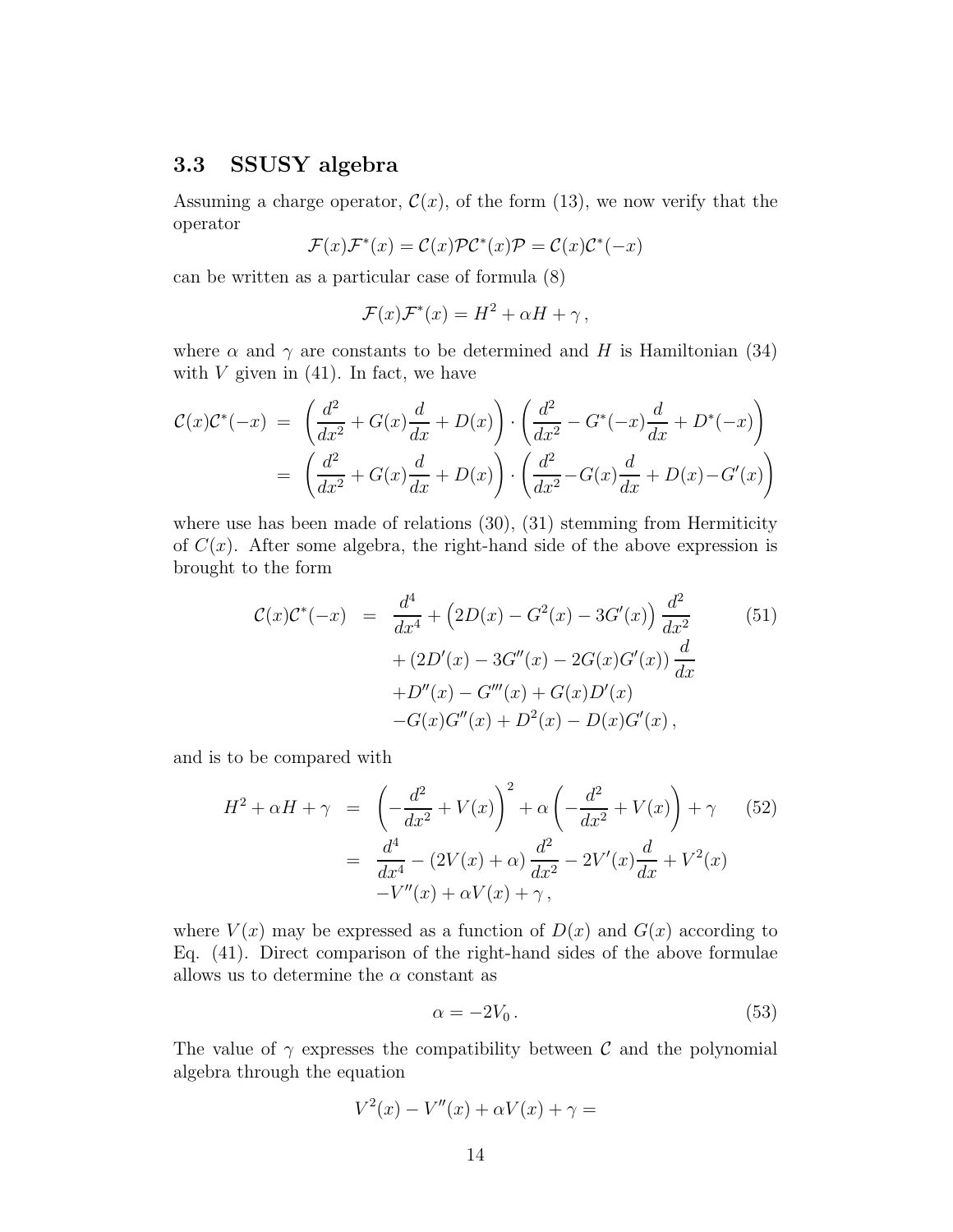$$
= D''(x) - G'''(x) + G(x)D'(x) - G(x)G''(x) + D^{2}(x) - D(x)G'(x).
$$

Here, we insert the expressions of  $V(x)$  and  $V''(x)$  in terms of  $G(x)$ ,  $D(x)$ and of their derivatives obtained from formula (41), and making use of Eq. (43), as well as of its general solution (48), (49), we obtain the final result

$$
\gamma = V_0^2 + I_0 + D(x_0)G^2(x_0), \qquad (54)
$$

where  $I_0$  is defined in Eq. (50). This makes it possible to interpret  $\gamma$  as a kind of integration constant. Thus,  $\mathcal{CPT}$  invariance leads to the SSUSY polynomial algebra, Eqs. (7), (8).

# 4 Polynomial oscillators

The simplest factorization of  $\mathcal C$  reads

$$
\mathcal{C}(x) = \left(\frac{d}{dx} + \frac{G(x)}{2}\right) \cdot \left(\frac{d}{dx} + \frac{G(x)}{2}\right),\tag{55}
$$

so that, correspondingly,

$$
D(x) = \frac{G'(x)}{2} + \frac{G^2(x)}{4}.
$$
\n(56)

In this case, Eq. (43) yields  $G'''(x) = 0$ , *i.e.*,

$$
G(x) = ax^2 + ibx + c \tag{57}
$$

where a, b and c are real numbers, owing to the fact that  $G(x)$  is  $\mathcal{PT}$ symmetric. From Eq.  $(41)$  we obtain:

$$
V(x) = \frac{1}{4}G^{2}(x) + G'(x) + V_{0}
$$
  
=  $\frac{1}{4}a^{2}x^{4} - \frac{1}{4}(b^{2} - 2ac)x^{2} + \frac{1}{2}iabx^{3} + \frac{1}{2}x(ibc + 4a) + ib + \frac{c^{2}}{4} + V_{0}. (58)$ 

If we make the additional assumption  $c = 0$ , for the sake of simplicity, the polynomial algebra provides the constraint

$$
\gamma=V_0^2+\frac{b^2}{4}
$$

on  $\gamma$  [Eq. (54)].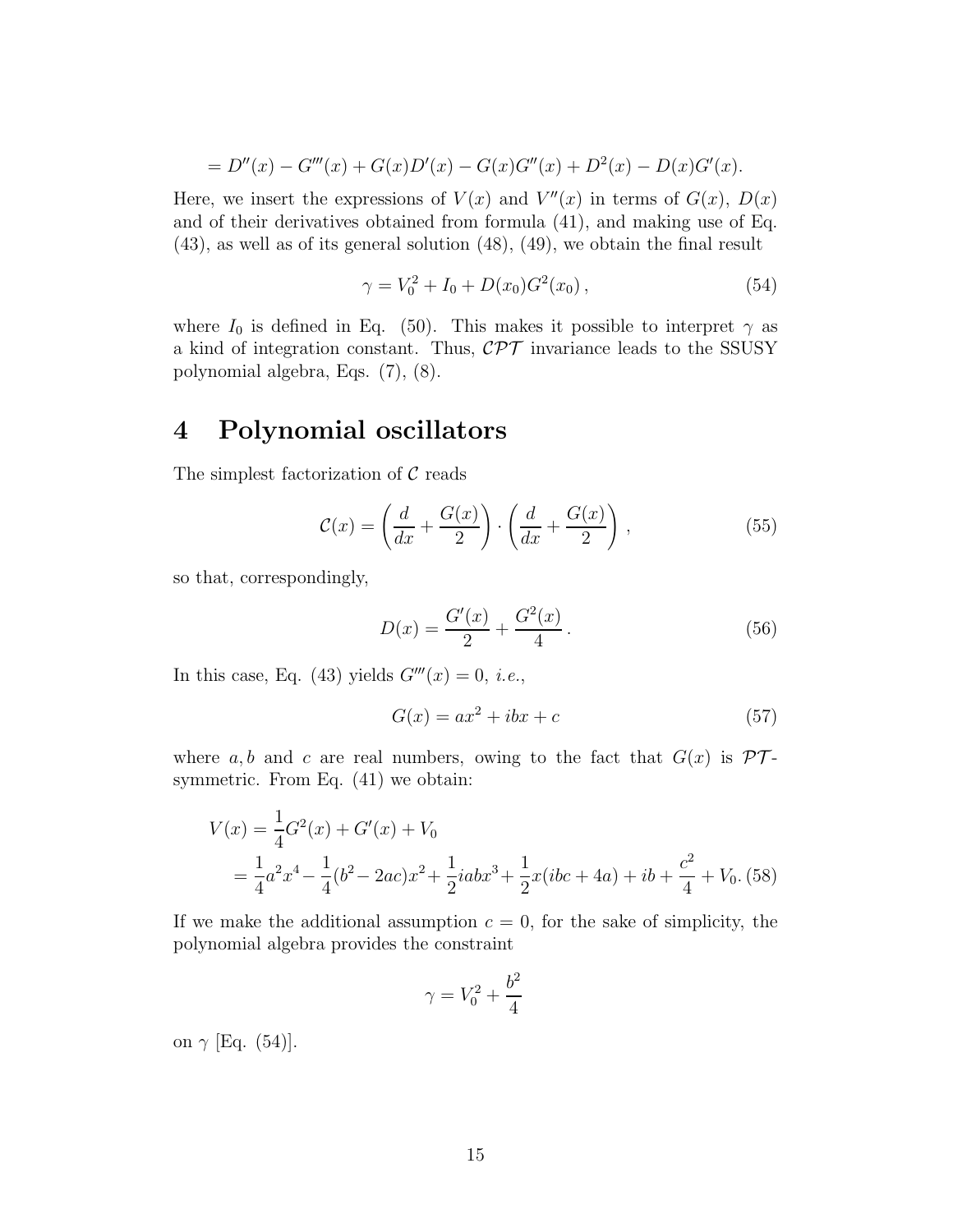### 4.1 The problem of invertibility

We will now make the spectral analysis for  $H$  and study the invertibility of  $\mathcal F$  in the case  $c=0$ . Then

$$
V(x) = \frac{1}{4}a^2x^4 - \frac{1}{4}b^2x^2 + \frac{1}{2}iabx^3 + 2ax + ib + V_0.
$$
 (59)

Setting  $\mu^2 = \frac{a^2}{4}$  $\frac{u^2}{4}$  and  $\nu^2 = \frac{b^2}{4}$  $\frac{d^2}{4}$ , we obtain an expression for the Schrödinger operator  $H$  of the same type as that presented in Eqs. (22), (23) of Ref. [19], namely

$$
H = -\frac{d^2}{dx^2} + \mu^2 x^4 - \nu^2 x^2 + 2i\mu\nu x^3 + 4\mu x + 2i\nu + V_0 \tag{60}
$$

and  $D(H) = H^2(\mathbf{R}) \cap D(x^4)$ ,  $\forall \mu, \nu \in \mathbf{R}, \mu \neq 0$ . As in Ref. [19], H has discrete spectrum, *i.e.*, the spectrum consists of a sequence of isolated eigenvalues with finite multiplicity.

In order to prove the reality of the spectrum of  $H$ , we first notice that  $H$ can be rewritten as

$$
H = -\frac{d^2}{dx^2} + x^2(\mu x + i\nu)^2 + 4\mu x + 2i\nu + V_0.
$$
 (61)

Let us now perform the complex translation  $x \to x - \frac{i\nu}{2\nu}$  $\frac{i\nu}{2\mu}$ . Then  $H = S^{-1}H_1S$ where  $S\psi(x) = \psi(x - \frac{i\nu}{2\nu})$  $\frac{i\nu}{2\mu}$  on a dense set of functions  $\psi \in L^2(\mathbf{R})$  and

$$
H_1 = -\frac{d^2}{dx^2} + \left(x - \frac{i\nu}{2\mu}\right)^2 \left(\mu x - \frac{i\nu}{2} + i\nu\right)^2 + 4\mu x - 2i\nu + 2i\nu + V_0
$$
  

$$
= -\frac{d^2}{dx^2} + \mu^2 \left(x - \frac{i\nu}{2\mu}\right)^2 \left(x + \frac{i\nu}{2\mu}\right)^2 + 4\mu x + V_0
$$
  

$$
= -\frac{d^2}{dx^2} + \mu^2 \left(x^2 + \frac{\nu^2}{4\mu^2}\right)^2 + 4\mu x + V_0
$$
(62)

Hence H has the same spectrum of  $H_1$ . In turn  $H_1$  is selfadjoint on  $D(H_1)$  =  $D(H) = H^2(\mathbf{R}) \cap D(x^4)$ , thus it has real spectrum for all  $\mu, \nu, V_0 \in \mathbf{R}, \mu \neq 0$ .

We may stress that Hamiltonian (60) is not  $\mathcal{PT}-$ invariant but has still a real spectrum because it is related by explicit similarity to the standard self-adjoint anharmonic oscillator. In our opinion this is an exceptional example since in general the proof of the reality of the spectra of non-Hermitian Hamiltonians cannot proceed in such a straightforward manner and, generically, the necessary maps are non-local [26]. Moreover, by our construction, the reality of the spectrum is robust insofar as its  $\mathcal{CPT}-symmetry$  cannot be spontaneously broken. In this sense, our example (60) may be perceived as a  $\mathcal{PT}-asymmetric$  parallel to the  $\mathcal{PT}-symmetric$  quartic oscillator of Buslaev and Grecchi [27].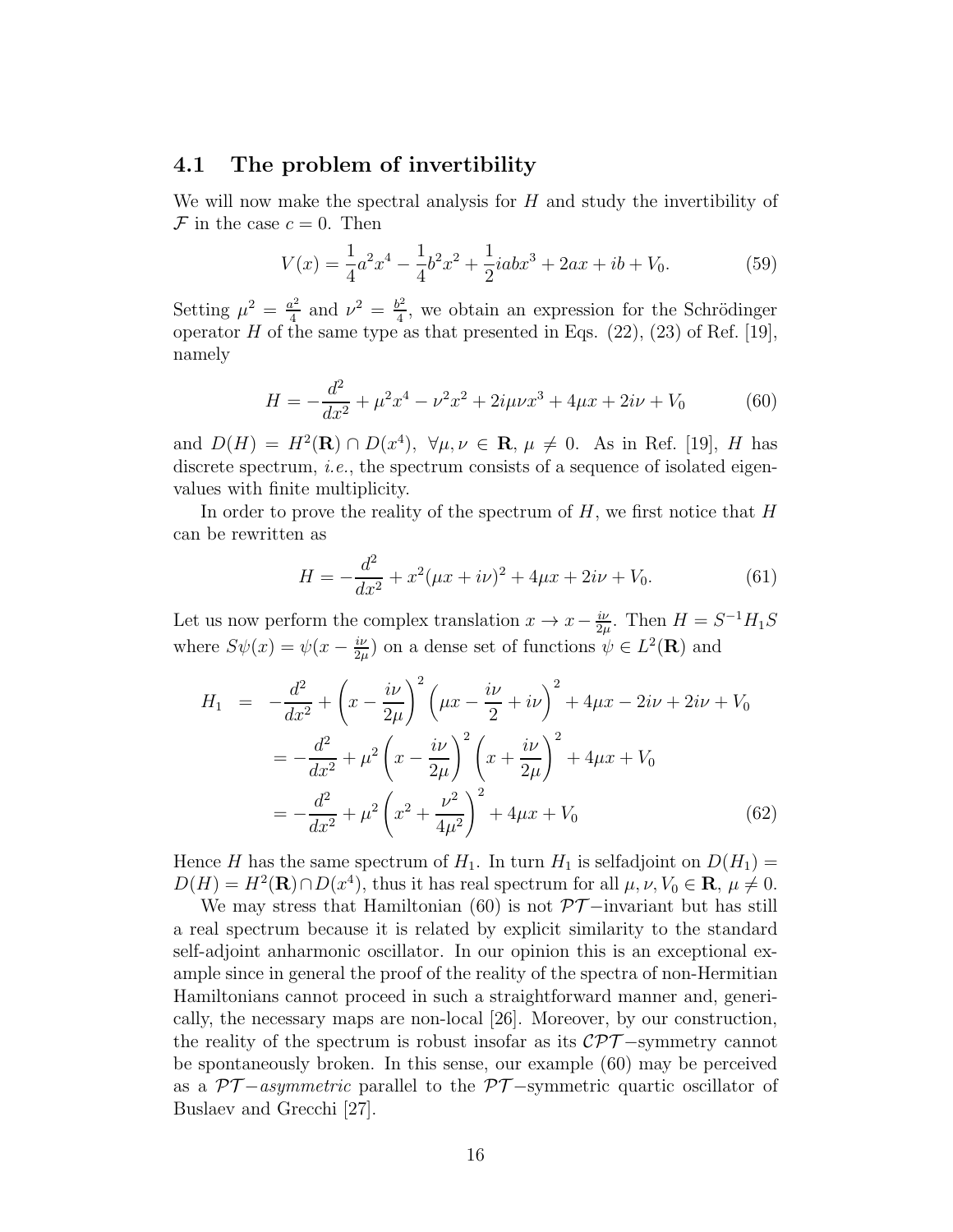### 4.2 The problem of boundedness

Let us now turn to the operator  $\mathcal{F} = \mathcal{CP}$ . In order to prove the invertibility of F and the boundedness of  $\mathcal{F}^{-1}$  on  $L^2(\mathbf{R})$  it is enough to demonstrate the same facts for C. Factorization (55) implies that it will suffice to prove that  $C_1 = \left(\frac{d}{dx} + \frac{G}{2}\right)$  $\frac{G}{2}$ ) is invertible and that  $C_1^{-1}$  is bounded on  $L^2(\mathbf{R})$  if G is given by (57). Indeed, we have

$$
C_1 = \frac{d}{dx} + \frac{1}{2}ax^2 + \frac{i}{2}bx \tag{63}
$$

and we now proceed as in Ref. [19]. More precisely

$$
C_1 = \frac{d}{dx} + \frac{a}{2} \left( x + \frac{ib}{2a} \right)^2 + \frac{b^2}{8a}
$$
 (64)

is similar to

$$
C_2 = \frac{d}{dx} + \frac{a}{2}x^2 + \frac{b^2}{8a} \tag{65}
$$

via the complex translation  $x \to x - \frac{ib}{2a}$  $\frac{ib}{2a}$ . Hence  $C_1$  has the same spectrum as  $C_2$ . In turn  $C_2$  is unitarily equivalent, via the Fourier transformation, to

$$
C_3 = -\frac{a}{2}\frac{d^2}{dx^2} + ix + \frac{b^2}{8a}.
$$
 (66)

Therefore  $C_1$  has the same spectrum as  $C_3$ . Finally, we perform the unitary dilation  $(U\psi)(x) = (a/2)^{1/6}\psi[(a/2)^{1/3}x]$  and obtain that  $C_1$  has the same spectrum as

$$
C_4 = UC_3U^{-1} = \left(\frac{a}{2}\right)^{1/3} \left[ -\frac{d^2}{dx^2} + ix + \left(\frac{a}{2}\right)^{-1/3} \frac{b^2}{8a} \right].
$$
 (67)

Now, since the Schrödinger operator  $-\frac{d^2}{dx^2} + ix$  has an empty spectrum (see Ref. [28]), so does  $C_1$ . In particular  $z = 0$  belongs to resolvent set of  $C_1$ , so that  $C_1$  is invertible and its inverse is bounded and defined on the whole of  $L^2(\mathbf{R})$ .

# 5 Towards operators  $\mathcal C$  of any finite order

We shall postulate that the charge-operator component  $\mathcal C$  of the pseudometric  $\mathcal{CP}$ , where  $\mathcal P$  denotes parity, is a polynomial of any finite degree  $\omega = 0, 1, \ldots$  in the momentum operator p,

$$
\mathcal{C} = \sum_{k=0}^{\omega} \gamma_k(x) \frac{d^k}{dx^k}, \qquad \gamma_k(x) = \gamma_k^R(x) + i \gamma_k^I(x). \tag{68}
$$

The functions  $\gamma_k^R(x)$  and  $\gamma_k^I(x)$  are both assumed real, and our main task here is just to guarantee, at any integer  $\omega$ , that the operator candidate for the metric  $\mathcal{CP}$  is Hermitian.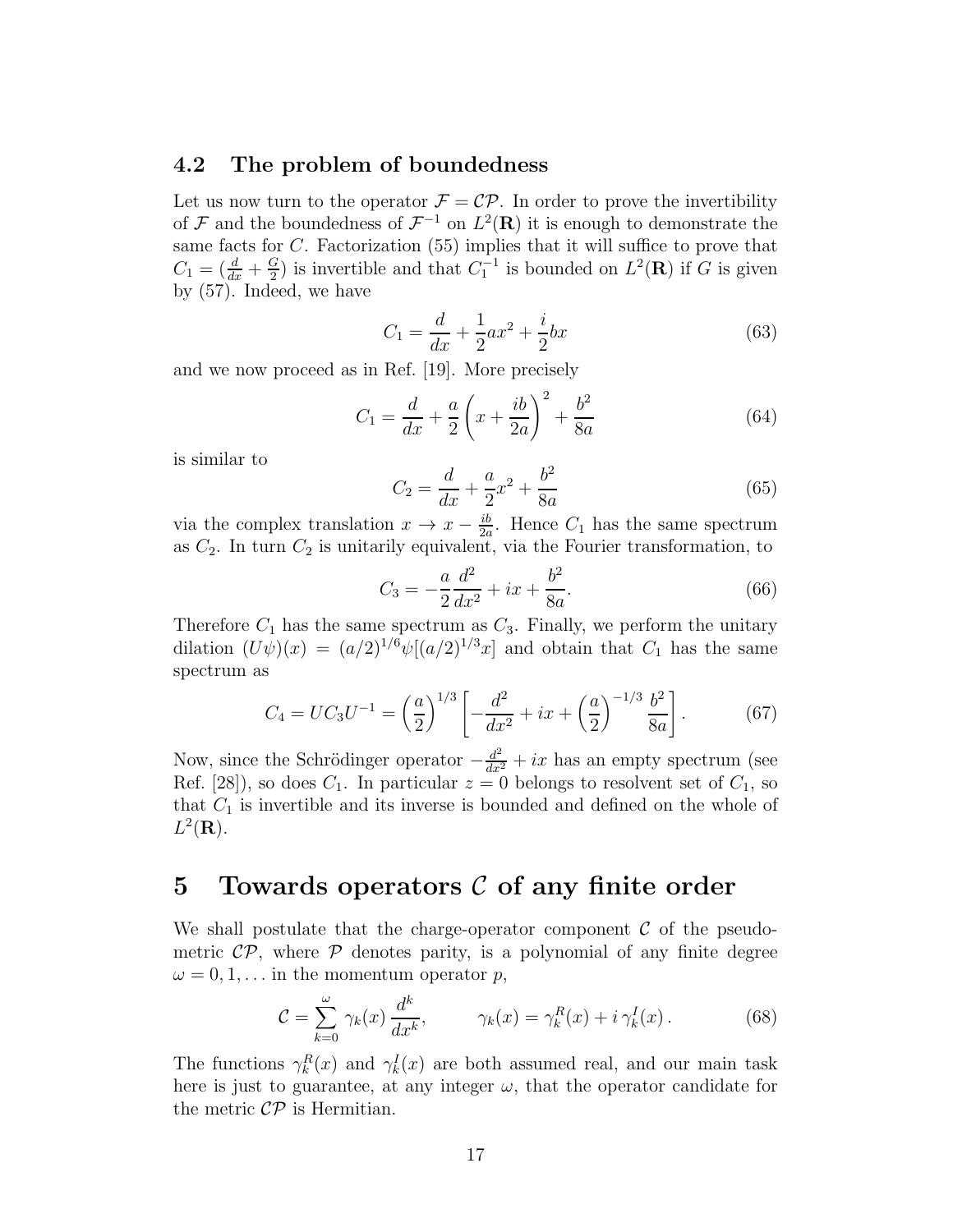# 5.1 The metric  $\mathcal{CP}$  in differential form

From

$$
\mathcal{C}^{\dagger} = \sum_{k=0}^{\omega} (-1)^k \sum_{\ell=0}^k \binom{k}{\ell} \left[ \frac{d^{(k-\ell)}}{dx^{(k-\ell)}} \gamma_k^*(x) \right] \frac{d^{\ell}}{dx^{\ell}} =
$$
\n
$$
= \sum_{\ell=0}^{\omega} (-1)^{\ell} \left\{ \sum_{m=0}^{\omega-\ell} (-1)^m \binom{\ell+m}{\ell} \left[ \gamma_{\ell+m}^{R(m)}(x) - i \gamma_{\ell+m}^{I(m)}(x) \right] \right\} \frac{d^{\ell}}{dx^{\ell}},
$$
\n(69)

where the superscripts  $(m)$  at the functions  $\gamma^R$  and  $\gamma^I$  indicate their m-tuple differentiation, one obtains that the Hermiticity condition  $\mathcal{CP} = \mathcal{PC}^{\dagger}$  is equivalent to the  $(\omega + 1)$ −plet of relations

$$
\mathcal{P}\gamma_{\ell}\mathcal{P}=\gamma_{\ell}^{R}(-x)+i\gamma_{\ell}^{I}(-x)=\sum_{m=0}^{\omega-\ell}(-1)^{m}\left(\begin{array}{c} \ell+m\\ \ell\end{array}\right)\left[\gamma_{\ell+m}^{R(m)}(x)-i\gamma_{\ell+m}^{I(m)}(x)\right]
$$

with a trivial decoupling into its real and imaginary parts

$$
\gamma_{\ell}^{R}(-x) - \gamma_{\ell}^{R}(+x) = \sum_{m=1}^{\omega-\ell} (-1)^{m} \left( \begin{array}{c} \ell+m\\ \ell \end{array} \right) \gamma_{\ell+m}^{R(m)}(x) \tag{70}
$$

and

$$
\gamma_{\ell}^{I}(-x) + \gamma_{\ell}^{I}(+x) = -\sum_{m=1}^{\omega-\ell} (-1)^{m} \begin{pmatrix} \ell+m \\ \ell \end{pmatrix} \gamma_{\ell+m}^{I(m)}(x), \qquad (71)
$$

respectively, with  $\ell = \omega - k = 0, 1, \ldots, \omega$ .

# 5.2 Functional freedom in complex coefficients  $\gamma_k(x)$

At the first few  $k = 0, 1, \ldots$  the above Hermiticity constraints degenerate to the comparatively elementary relations,

$$
\gamma_{\omega}^{R}(x) - \gamma_{\omega}^{R}(-x) = 0, \quad k = 0,
$$
  

$$
\gamma_{\omega-1}^{R}(x) - \gamma_{\omega-1}^{R}(-x) = {\omega \choose 1} \gamma_{\omega}^{R(1)}(x), \qquad k = 1,
$$
  

$$
\gamma_{\omega-2}^{R}(x) - \gamma_{\omega-2}^{R}(-x) = {\omega-1 \choose 1} \gamma_{\omega-1}^{R(1)}(x) - {\omega \choose 2} \gamma_{\omega}^{R(2)}(x), \quad k = 2,
$$

etc, or, in parallel,

$$
\gamma_{\omega}^{I}(x) + \gamma_{\omega}^{I}(-x) = 0, \quad k = 0,
$$
  

$$
\gamma_{\omega-1}^{I}(x) + \gamma_{\omega-1}^{I}(-x) = {\omega \choose 1} \gamma_{\omega}^{I(1)}(x), \qquad k = 1,
$$
  

$$
\gamma_{\omega-2}^{I}(x) + \gamma_{\omega-2}^{I}(-x) = {\omega - 1 \choose 1} \gamma_{\omega-1}^{I(1)}(x) - {\omega \choose 2} \gamma_{\omega}^{I(2)}(x), \quad k = 2,
$$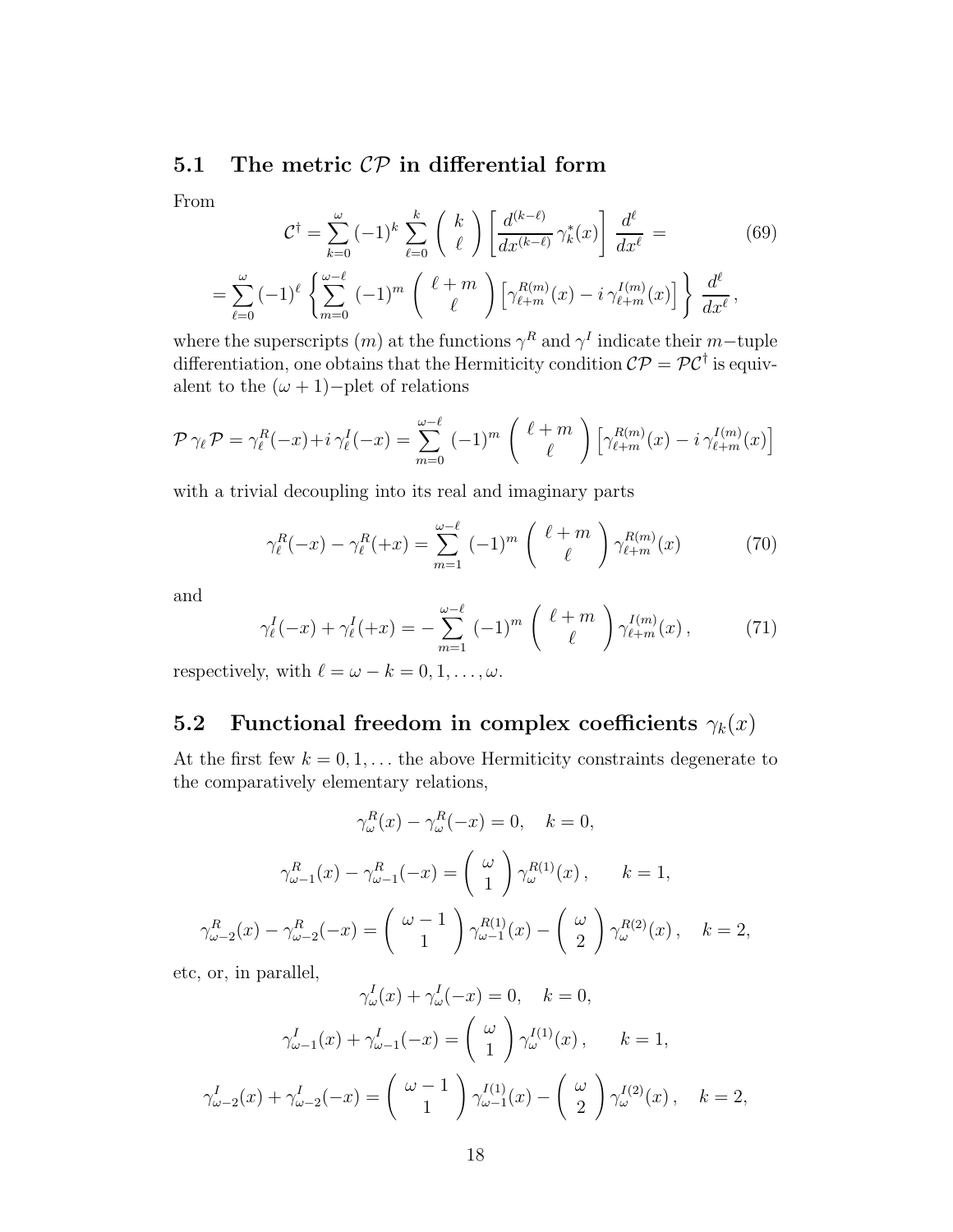etc. This means that the symmetric parts  $H_{\ell}(x) = H_{\ell}(-x)$  of all  $\gamma_{\ell}^{R}(x)$  are arbitrary functions while, in parallel, the antisymmetric parts  $h_{\ell}(x) = -h_{\ell}(-x)$ of all  $\gamma_{\ell}^{I}(x)$  are also arbitrary. We may conjecture that the remaining components  $R_{\ell}(x) = \gamma_{\ell}^{R}(x) - H_{\ell}(x) = -R_{\ell}(-x)$  and  $r_{\ell}(x) = \gamma_{\ell}^{I}(x) - h_{\ell}(x) = r_{\ell}(-x)$ obey the rules

$$
R_{\omega} = 0, \quad R_{\omega - 1}(x) = \frac{\omega}{2} H_{\omega}^{(1)}(x), \quad R_{\omega - 2}(x) = \frac{\omega - 1}{2} H_{\omega - 1}^{(1)}(x), \quad \dots \quad (72)
$$

while

$$
r_{\omega} = 0, \quad r_{\omega - 1}(x) = \frac{\omega}{2} h_{\omega}^{(1)}(x), \quad r_{\omega - 2}(x) = \frac{\omega - 1}{2} h_{\omega - 1}^{(1)}(x), \quad \dots \quad (73)
$$

and are fully determined by the respective recurrent relations (70) and (71).

### 5.3 Proof

We see that both the sequences  $R_{\omega-k}(x)$  and  $r_{\omega-k}(x)$  have precisely the same structure so that just the sequence of  $R_{\omega-k}(x)$  may be considered without any loss of generality. Its elements should be evaluated in the recurrent manner with respect to the growing k. The appropriate  $Ans\ddot{a}tze$  may be written in the finite-series form where, formally,  $H_{\omega+1}(x) = H_{\omega+2}(x) = \cdots = 0$  and  $h_{\omega+1}(x) = h_{\omega+2}(x) = \cdots = 0,$ 

$$
\gamma_{\omega-k}^{R}(x) = H_{\omega-k}(x) + \sum_{m=1}^{k} c_m \frac{(\omega - k + m)!}{(\omega - k)!} H_{\omega-k+m}^{(m)}(x) ,\qquad(74)
$$

$$
\gamma_{\omega-k}^I(x) = h_{\omega-k}(x) + \sum_{m=1}^k c_m \frac{(\omega - k + m)!}{(\omega - k)!} h_{\omega-k+m}^{(m)}(x).
$$
 (75)

With an auxiliary  $c_0 = 1$  these *Ansätze* describe all the  $\omega$ -dependence of our functions  $\gamma = \gamma^R + i\gamma^I$  in closed form.

As already stated above, the first term and the subsequent sum are of an opposite parity in both these formulae since  $c_{2n} = 0$  at all  $n = 1, 2, \ldots$  This observation is easily proved since after the insertion of the latter two *Ans¨atze*, the complicated recurrences (70) are replaced by their simplified version

$$
2c_1 = \frac{c_0}{1!}
$$
,  $2c_2 = \frac{c_1}{1!} - \frac{c_0}{2!}$ , ...,

*i .e.*,

$$
2c_k = \sum_{m=0}^{k-1} (-1)^{k-m-1} \frac{c_m}{(k-m)!}.
$$
 (76)

It is worthwhile to point out that the  $c_k$  coefficients with odd k can be written in terms of Bernoulli numbers (see, *e.g.*, Ref. [29])

$$
c_{2n-1} = \frac{2(2^{2n} - 1)}{(2n)!} B_{2n} \quad (n > 0).
$$
 (77)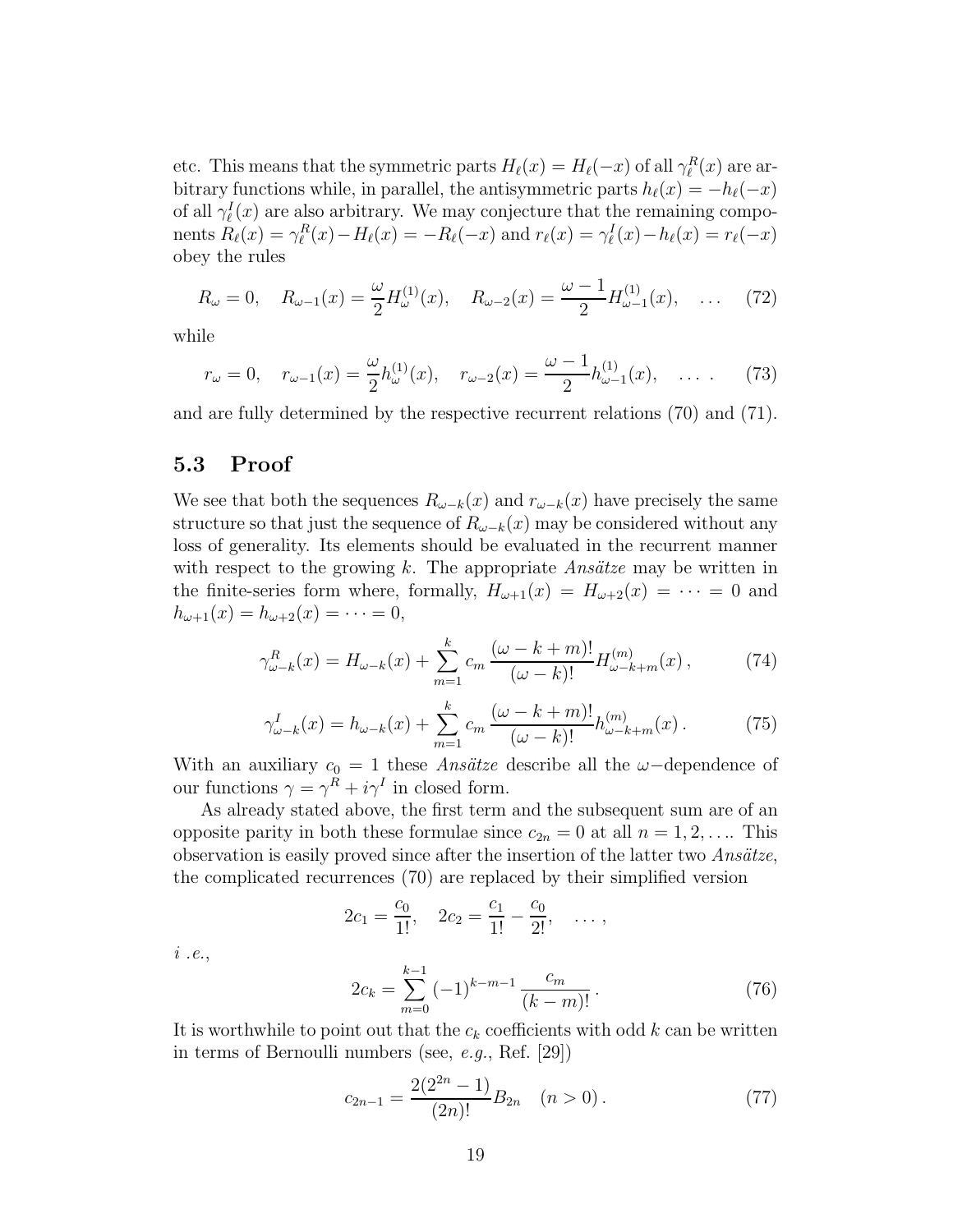The key idea of an explicit solution of these recurrences is that the generating function  $f(x) = \sum c_k x^k$  of the coefficients  $c_m$  must satisfy the functional equation  $f(x) - 2 = -f(x)/e^x$  which is, in its turn, easily solvable. In this way we arrive at the solution of recurrences (76) in the following compact form,

$$
f(x) = c_0 + c_1 x + c_2 x^2 + \dots = \frac{2}{1 + \exp(-x)} = 1 + \tanh\frac{x}{2} = \qquad (78)
$$

$$
= 1 + \sum_{n=1}^{\infty} \frac{2(2^{2n} - 1)}{(2n)!} B_{2n} x^{2n-1}.
$$

Obviously, all the possible parity-violating terms in the right-hand side of our Hermiticity conditions (70) vanish. This makes the form of our polynomial charge  $\mathcal C$  extremely flexible and confirms the consistency of its present construction.

We may conclude that the requirement of Hermiticity of the metric  $\mathcal{CP}$ defines all the antisymmetric components  $R_{\ell}(x)$  and their spatially symmetric partners  $r_{\ell}(x)$ . It does not impose any additional constraint either upon the real and spatially symmetric coefficient functions  $H_{\ell}(x)$  or upon their purely imaginary spatially antisymmetric partners  $h_{\ell}(x)$ .

# 6 Outlook

We now sketch some possible applications of our methods to a variety of problems where quasi-Hermitian or pseudo-Hermitian operators are involved.

In the context of the Klein-Gordon description of the free motion of a spinless particle in the "usual" Hilbert space  $\mathcal H$  the relativistic evolution is generated by the Feshbach-Villars [30] "Hamiltonian"  $H_{(FV)}$  which proves non-Hermitian,

$$
|\psi(t)\rangle = e^{-iH_{(FV)}(t-t_0)}|\psi(t_0)\rangle, \qquad H_{(FV)} = -\frac{1}{2}\begin{pmatrix} 1-\Delta & -\Delta\\ \Delta & \Delta - 1 \end{pmatrix} \tag{79}
$$

(cf., e.g., p. 341 in ref. [31]). One should notice that this model works with the differential pseudo-Hermitian operator with structure which strongly resembles the usual Schrödinger operators in the simplest non-trivial, twodimensional coupled-channel case. Thus, we may expect that the methods described in our previous study might find an immediate extension to the similar problems.

The idea may also find applications in a broader context, say, of the boson mappings in nuclear physics which were comprehensively discussed in the paper [13]. It is shown there that a consistent quantum mechanical framework,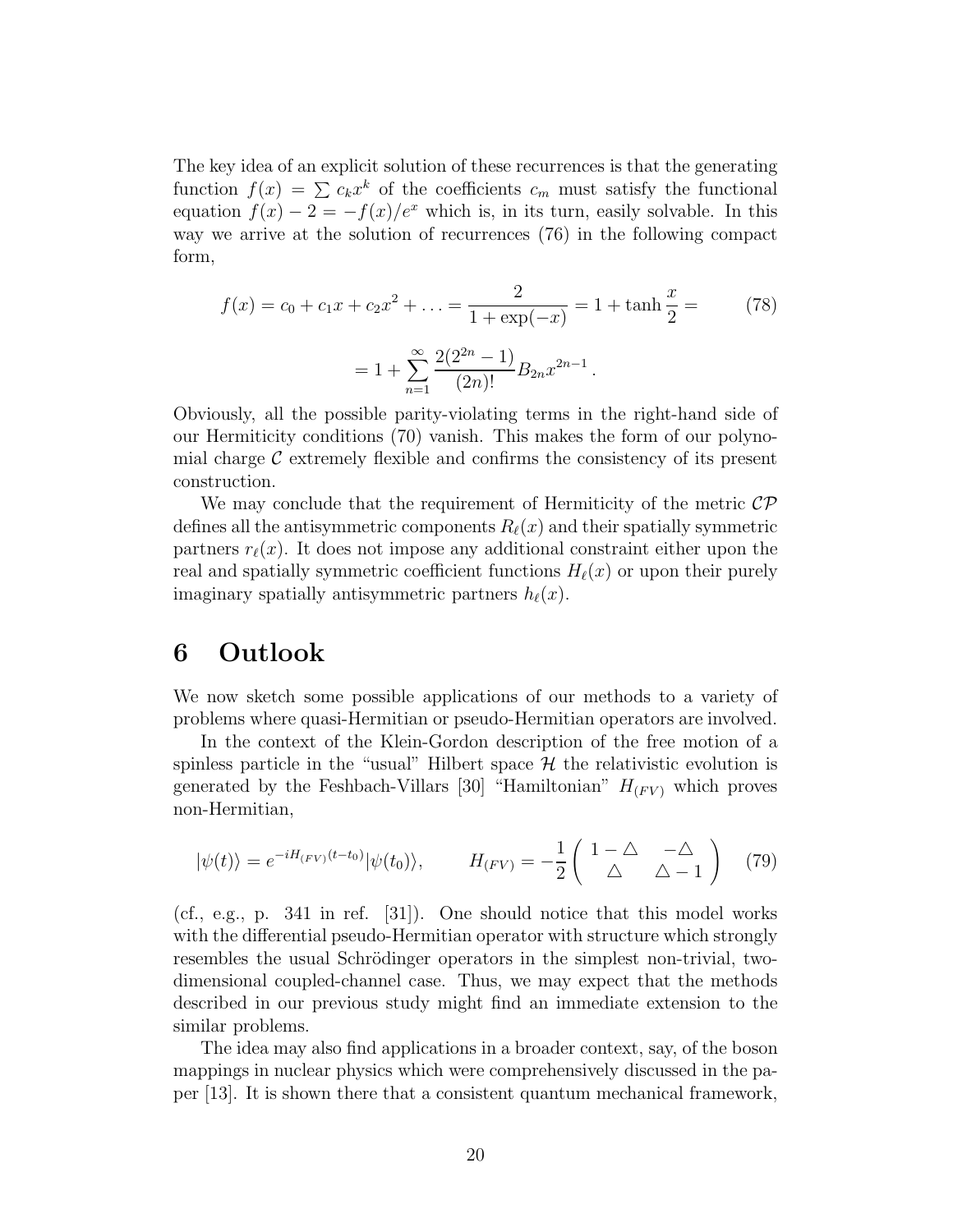and in particular a viable variational calculation for non-hermitian Hamiltonians, can indeed be constructed after the introduction of a non-trivial metric. In the context of Holstein-Primakoff type mappings this freedom defines the link with so-called Dyson-Maleev type mappings (see [32]). In practical computations, a puzzling non-Hermiticity of observables proved more then compensated by the advantages, as has been amply demonstrated in applications of generalized Dyson-Maleev mappings (see [33] and references cited therein).

All the technical conditions imposed upon the "true physical metric" Θ in review [13] are important, especially if one tries to work within a truly infinite-dimensional Hilbert space. This has been emphasized by Kretschmer and Szymanowski [14] who showed that the use of the toy metric operators might require a careful scrutiny because these operators remain unbounded. In this context, ref. [19] as well as our present paper demonstrated persuasively that a switch to the use of the differential operators  $\mathcal C$  might be understood as an important new idea.

All the similar observations must be perceived as individual steps of a systematic improvement of the mathematically correct understanding of the use of the differential operators in connections with many applications of the quasi-Hermitian observables which seems to range, at present, from the elementary descriptions of the localization transitions in solid state physics [34] up to many ambitious  $\mathcal{PT}-$ symmetric models in quantum field theory [35].

The experience gained during our study of the simple Schrödinger equations might equally well find applications on the very boundary of quantum mechanics (like, say, in cosmology [36]) or even in the domain of the classical model-building (e.g., in the magneto-dynamics of fluids [37]) and in the various physical models of different origin characterized by the simple matrix structure of their description (see a number of their most elementary samples mentioned in the short and nice review [38]) where the eigenvalues coalesce or almost coalesce in the manner which contradicts the standard and robust finite-dimensional Hermitian-matrix mathematics. Of course, all these mathematical problems and not entirely standard physical situations may impose new and challenging tasks and motivate a deeper future analysis of the questions outlined in our present paper.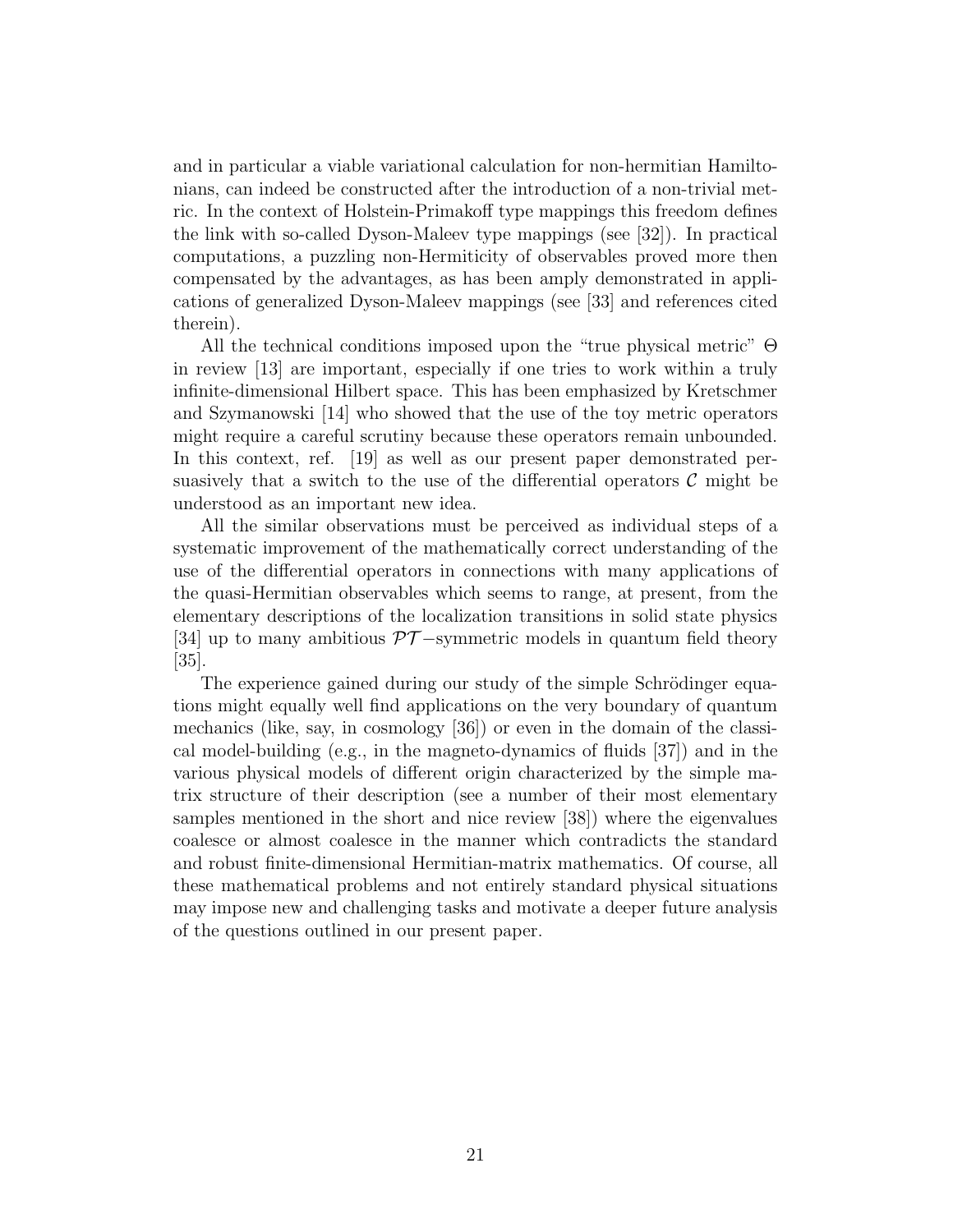# Acknowledgements

We are grateful to our colleague A. Ventura who actively participated in the initial stage of this work. A. B. wishes to thank the University Grants Commission,New Delhi, for the award of a Junior Research Fellowship. C. Q. is a Research Director, National Fund for Scientific Research (FNRS), Belgium. M. Z. (supported by the grant Nr. A 1048302 of GA AS CR) appreciates the inspiring atmosphere and hospitality of INFN and Dipartimento di Fisica, Università di Bologna and of the Physics Department of the University of Stellenbosch.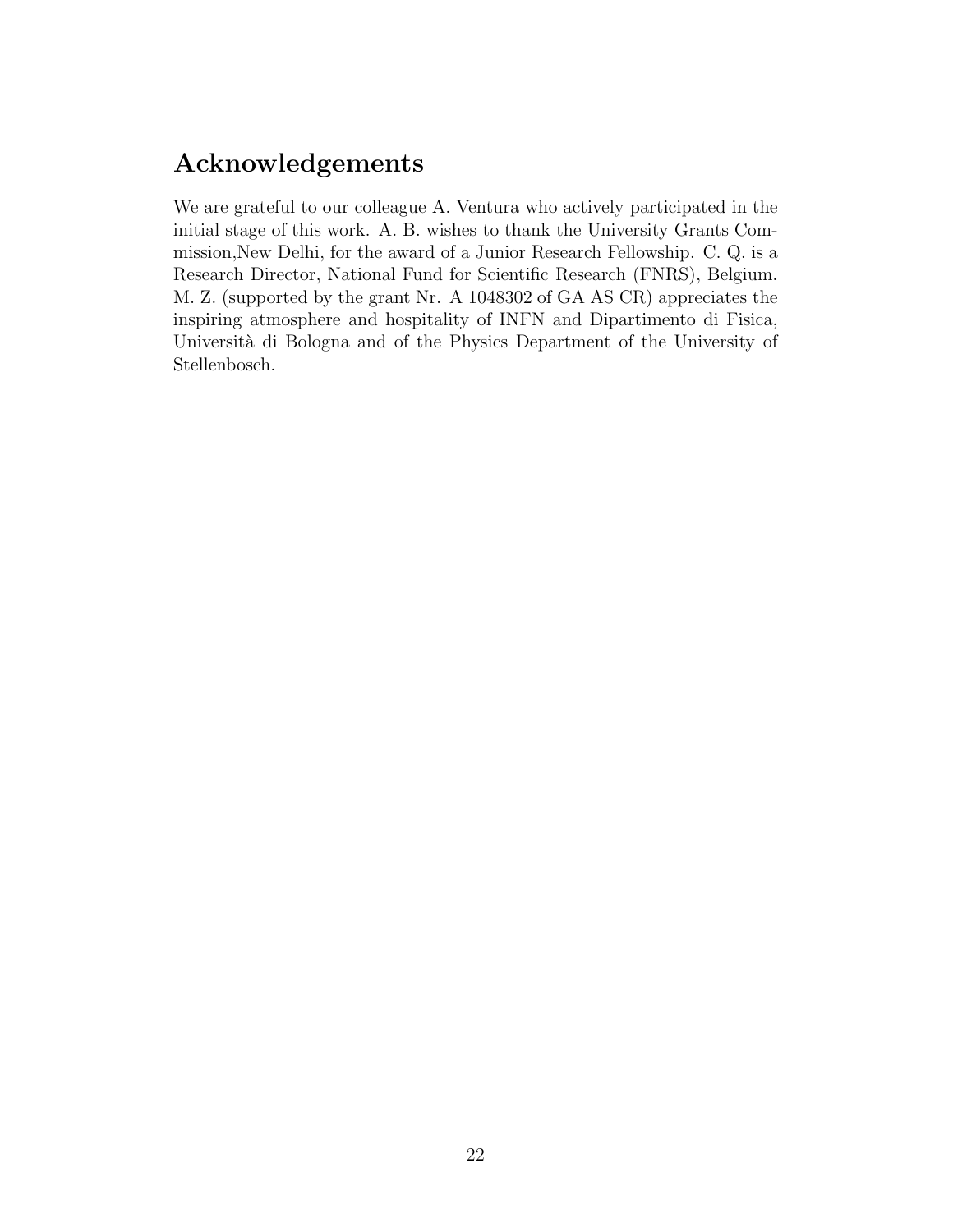# References

- [1] A. Ramírez and B. Mielnik, Rev. Fis. Mex. 49S2 (2003) 130; A. Mostafazadeh, Czech. J. Phys. 53 (2003) 1079; C. M. Bender, J. Brod, A. Refig and M. E. Reuter, J. Phys. A: Math. Gen. 37 (2004) 10139.
- [2] C. M. Bender and S. Boettcher, Phys. Rev. Lett. 24 (1998) 5243.
- [3] F. M. Fernández, R. Guardiola, J. Ros and M. Znojil, J. Phys. A: Math. Gen. 31 (1998) 10105; C. M. Bender, S. Boettcher and P. N. Meisinger, J. Math. Phys. 40 (1999) 2201; P. Dorey, C. Dunning and R. Tateo, J. Phys. A: Math. Gen. 34 (2001) 5679; A. Mostafazadeh, J. Math. Phys. 43 (2002) 2814;
- [4] A. Mostafazadeh, J. Math. Phys. 43 (2002) 205.
- [5] C. M. Bender, D. C. Brody and H. F. Jones, Phys. Rev. Lett. 89 (2002) 270401 and 92 (2004) 119902 (erratum).
- [6] cf., e.g., the collection of papers "Pseudo-Hermitian Hamiltonians in Quantum Physics", special issues of Czech. J. Phys. 54 (2004), pp. 1 - 156 (ed. M. Znojil) and 1005 - 1148 (ed. M. Znojil).
- [7] cf., e.g., the collection of papers "Progress in Supersymmetric Quantum Mechanics", special issue of J. Phys. A: Math. Gen. 37 (2004), pp. 10007 - 10458 (ed. I. Aref'eva, D. J. Fern´andez, V. Hussin, J. Negro, L. M. Nieto and B. F. Samsonov).
- [8] F. Cannata, G. Junker and J. Trost, Phys. Lett. A 246 (1998) 219.
- [9] A. A. Andrianov, F. Cannata, J. P. Dedonder and M. V. Ioffe, Int. J. Mod. Phys. A 14 (1999) 2675; M. Znojil, F. Cannata, B. Bagchi and R. Roychoudhury, Phys. Lett. B 483 (2000) 284; S. M. Klishevich and M. S. Plyushchay, Nucl. Phys. B 616 (2001) 403; M. Znojil, Czech. J. Phys. 51 (2001) 420.
- [10] A. Mostafazadeh, Nucl. Phys. B 640 (2002) 419; M. Znojil, J. Phys. A: Math. Gen. 35 (2002) 2341;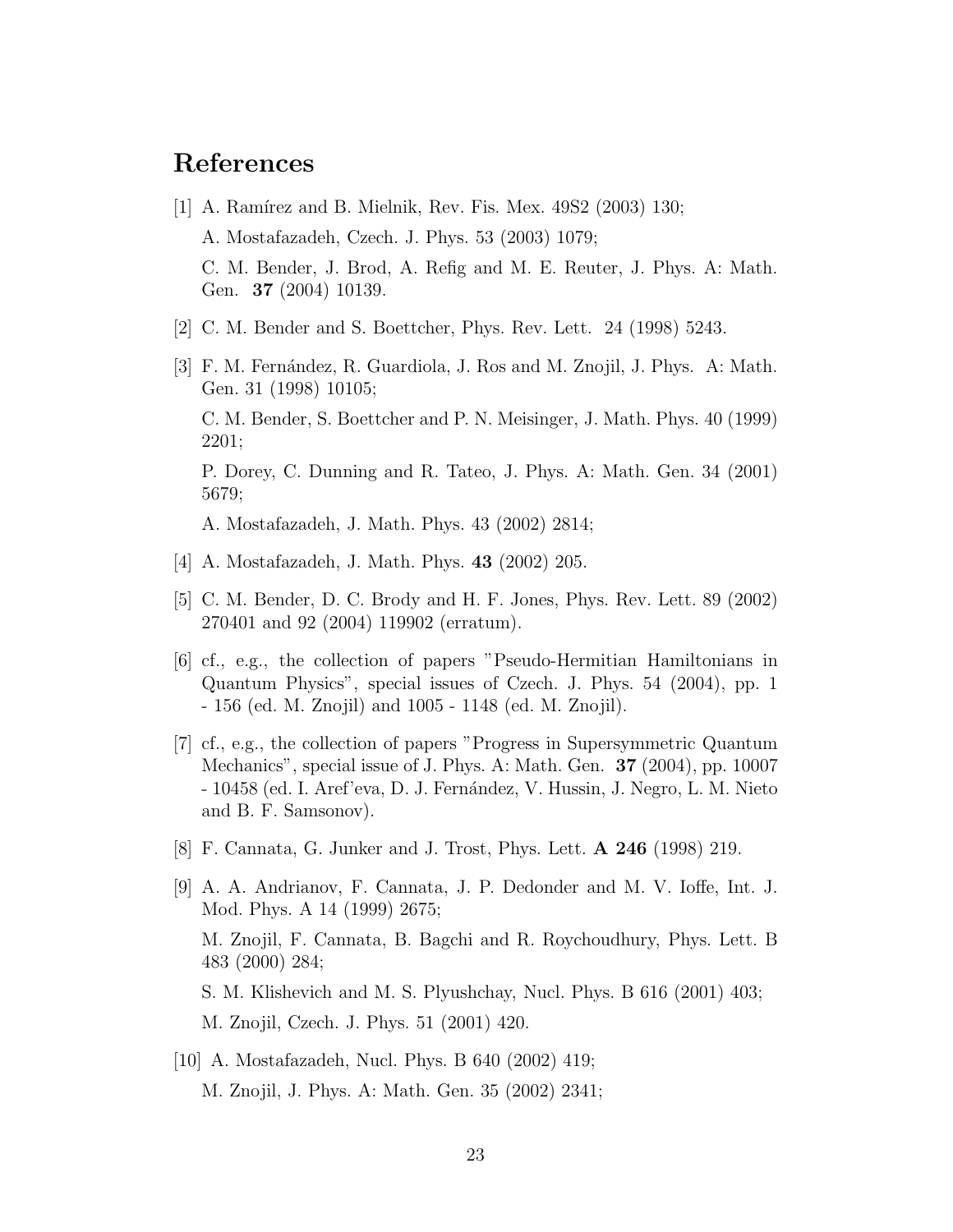G. Lévai and M. Znojil, J. Phys. A: Math. Gen. 35 (2002) 8793; M. Znojil, Nucl. Phys. B 662 (2003) 554; A. Sinha and P. Roy, Czech. J. Phys. 54 (2004) 129; G. Lévai, Czech. J. Phys. 54 (2004) 1121.

- [11] B. Bagchi, S. Mallik and C. Quesne, Int. J. Mod. Phys. A 17 (2002) 51.
- [12] E. Witten, Nucl. Phys. B 188 (1981) 513; F. Cooper, A. Khare and U. Sukhatme, Phys. Rep. 251 (1995) 267; V. S. Varadarajan, *Supersymmetry for Mathematicians: An Introduction*, AMS, Providence (2004).
- [13] F. G. Scholtz, H. B. Geyer and F. J. W. Hahne, Ann. Phys. (NY) 213 (1992) 74.
- [14] R. Kretschmer and L. Szymanowski, Phys. Lett. A 325 (2004) 112; R. Kretschmer and L. Szymanowski, Czech. J. Phys. 54 (2004) 71.
- [15] E. Prugovečki, Quantum Mechanics in Hilbert Space, Academic Press, New York, 1981.
- [16] P. A. M. Dirac, Proc. Roy. Soc. London A 180 (1942) 1; W. Pauli, Rev. Mod. Phys. 15 (1943) 175.
- [17] M. Znojil, Rendiconti del Circ. Mat. di Palermo, Ser. II, Suppl. 72 (2004) 211 (arXiv: math-ph/0104012).
- [18] Z. Ahmed, Phys. Lett. A 290 (2001) 19; Z. Ahmed, Phys. Lett. A 294 (2002) 287; B. Bagchi and C. Quesne, Phys. Lett. A 301 (2002) 173.
- [19] E. Caliceti, F. Cannata, M. Znojil and A. Ventura, arXiv: mathph/0406031 (2004), Phys. Lett. A, to appear.
- [20] G. S. Japaridze, J. Phys. A: Math. Gen. 35 (2002) 1709.
- [21] A. A. Andrianov, M. V. Ioffe and V. P. Spiridonov, Phys. Lett. A 174 (1993) 273; A. A. Andrianov, F. Cannata, J-P. Dedonder and M. V. Ioffe, Int. J. Mod. Phys. A 10 (1995) 2683; A. A. Andrianov and A. V. Sokolov, Nucl. Phys. B 660 (2003) 25.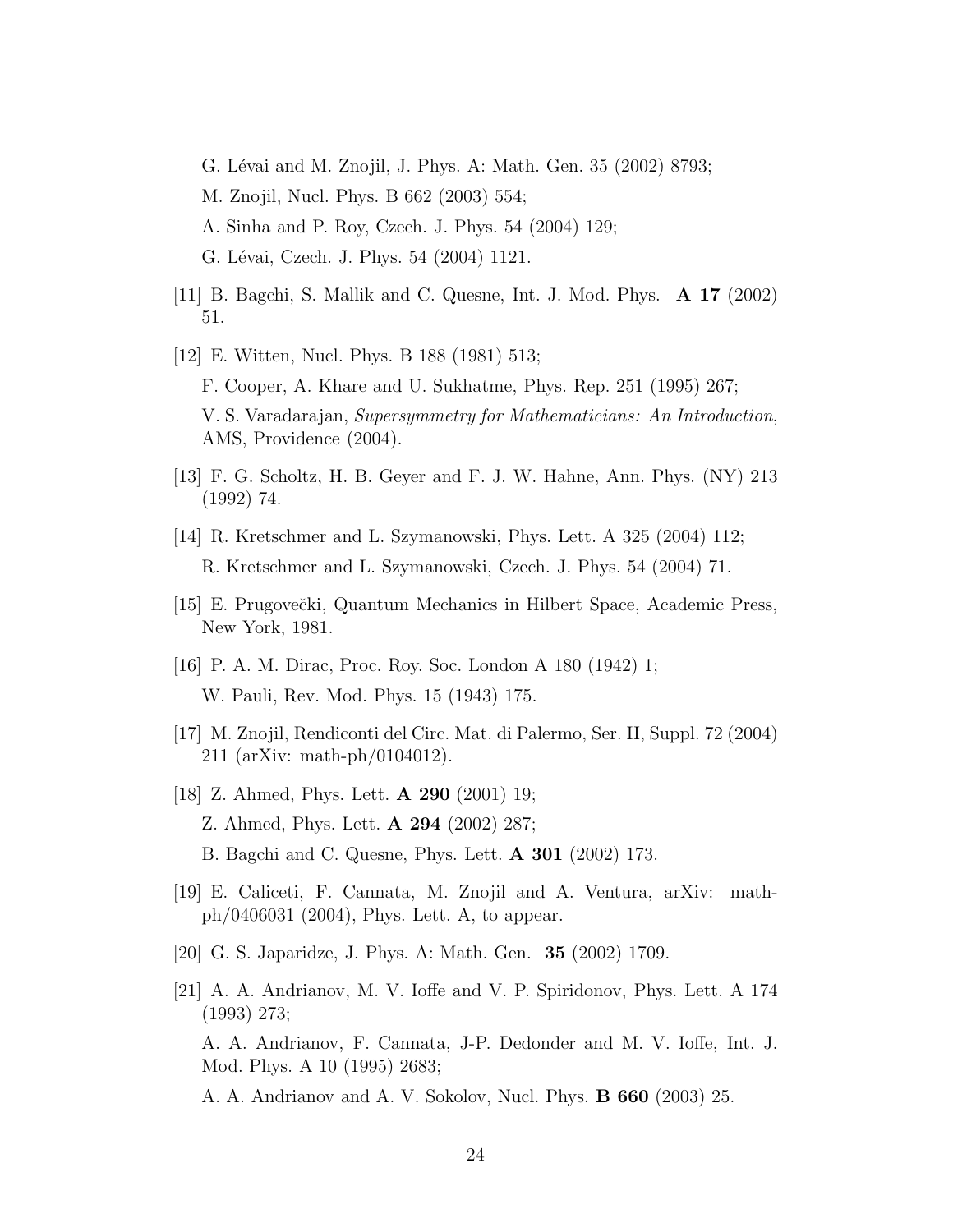- $[22]$  A. A. Andrianov and F. Cannata, J. Phys. A: Math. Gen. **37** (2004) 10297.
- [23] Z. Ahmed, Phys. Lett. A 286 (2001) 231.
- [24] K. C. Shin, Commun. Math. Phys. 229 (2002) 543; K. C. Shin, *Eigenvalues of PT-Symmetric Oscillators with Polynomial Potentials* (arXiv: math.SP/0407018).
- [25] T. Kato, *Perturbation Theory for linear Operators*, 2nd edn (Springer, Berlin, 1976).
- [26] A. Mostafazadeh, (arXiv: quant-ph/0411137); H. F. Jones, (arXiv: quant-ph/0411171).
- [27] V. Buslaev and V. Grecchi, J. Phys. A: Math. Gen. 26 (1993) 5541.
- [28] I. W. Herbst, Commun. Math. Phys. 64 (1979) 279.
- [29] E. V. Haynsworth and K. Goldberg, in: *Handbook of Mathematical Functions*, edited by M. Abramowitz and I. A. Stegun, Dover, New York (1972), Ch. 23.
- [30] H. Feshbach and F. Villars, Rev. Mod. Phys. 30 (1958) 24; A. Mostafazadeh, Class. Quantum Grav. 20 (2003) 155; M. Znojil, J. Phys. A: Math. Gen. 37 (2004) 10209;

M. Znojil, PT-symmetry, ghosts, supersymmetry and Klein-Gordon equation, (arXiv: hep-th/0408081, to appear in proceedings of SYMPHYS XI (Prague, June 2004)).

- [31] F. Constantinescu and E. Magyari, Problems in Quantum Mechanics, Pergamon, Oxford, 1971, p. 337.
- [32] J. Dobaczewski, Nucl. Phys. A 369 (1981) 213 and 217 and Nucl. Phys. A 380 (1982) 1.
- [33] H. B. Geyer, Czech. J. Phys. 54 (2004) 51.
- [34] N. Hatano and D. R. Nelson, Phys. Rev. Lett. 77 (1996) 570.
- [35] F. Kleefeld, in "Hadron Physics, Effective Theories of Low Energy QCD", AIP Conf. Proc. 660 (2003) 325; K. A. Milton, Czech. J. Phys. 54 (2004) 85; H. F. Jones, Czech. J. Phys. 54 (2004) 1107.